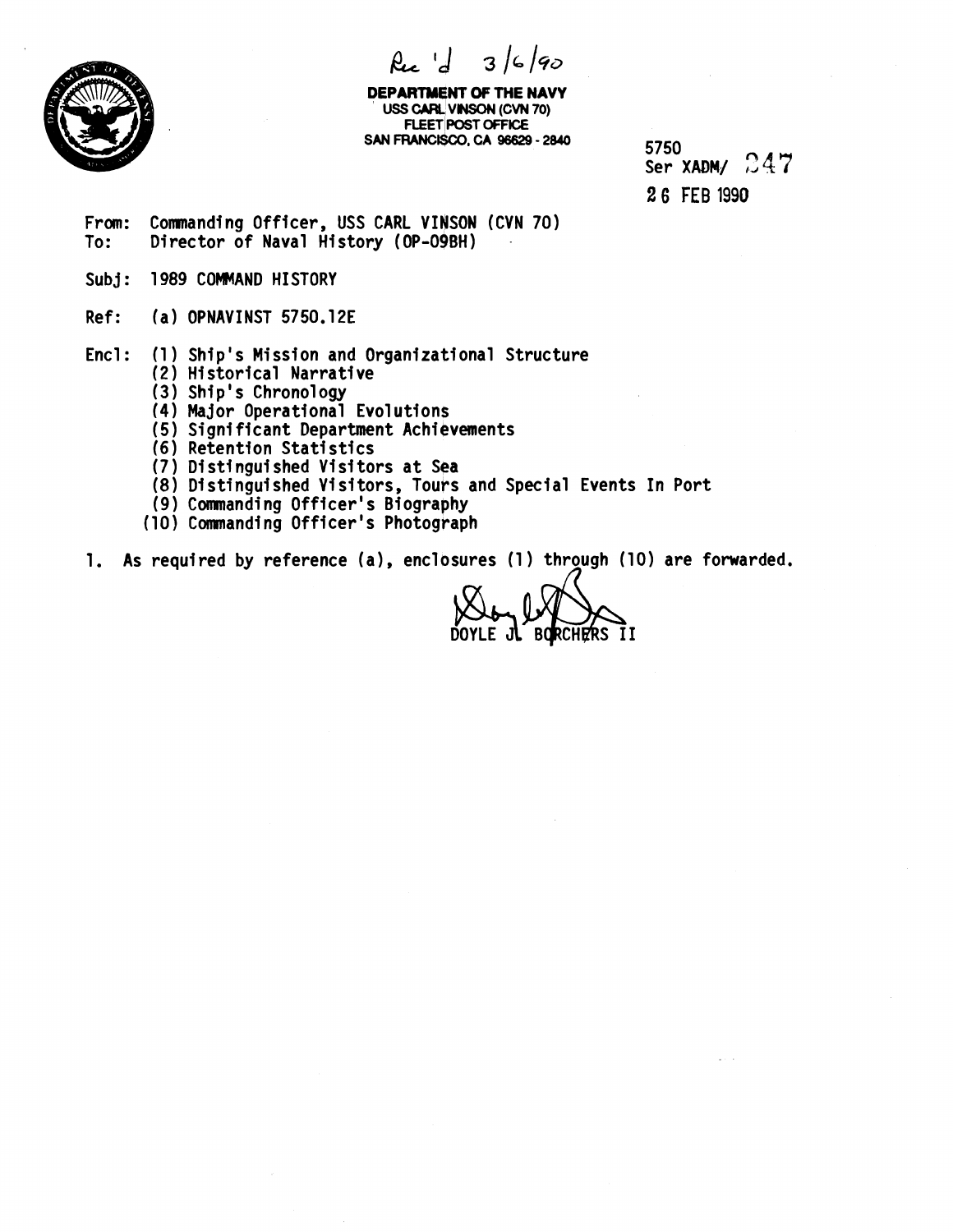USS CARL VINSON is one of the most modern and formidable fighting vessels in the world. The latest in technology and the skills and stamina of the American sailor are combined aboard CARL VINSON to enable us to answer any conceivable threat to world peace.

Our nuclear power plant enables us to respond rapidly and in advance of support vessels required for other types of fighting ships, bringing our embarked Air Wing to any scene of trouble around the globe.

Our own Carrier Air Wing FIFTEEN ig a formidable force with over 85 embarked Air Wing to any scene of trouble around the globe.<br>Our own Carrier Air Wing FIFTEEN is a formidable force with over 85<br>aircraft covering every aspect of modern Naval Air warfare capabilities.

aircraft covering every aspect of modern Naval Air warfare capabilities.<br>The Primary Mission of USS CARL VINSON is to be ready to employ its power anywhere in the world as directed by the President of the United States.

Only by maintaining its equipment and personnel in the highest state of readiness will CARL VINSON be capable of carrying out its wide variety of missions, including anti-air warfare, anti-surface warfare and electronic warfare.

Other tasks that CARL VINSON shares with most U.S. Navy ships include maintaining mobility, replenishing ships at sea and performing a variety of non-combat missions such as the rescue at sea of vessels in distress and the transportation of refugees and other personnel.

USS CARL VINSON is one of the most powerful self-contained combat platforms in the world.

The survivability of the ship in a hostile environment is enhanced by two of the U.S. Navy's latest close-in weapons systems.

If any incoming aircraft or missiles penetrate the ship's fighter aircraft and guided missile cruiser defense envelope, they will find themselves facing the NATO Sea Sparrow Missile System and the Phalanx Close-In Weapons System, a sophisticated version of the rotating-barrel Gatling Gun.

The ship's nuclear power plant allows CARL VINSON to travel for extended periods in excess of 30 knots without the need to replenish propulsion fuel.

Once on station, CARL VINSON can remain longer and fly more missions than Fossil Fueled aircraft carriers due to its ability to carry aviation fuel in tanks that would otherwise be devoted to ship's fuel in the conventional ai rcraft carrier.

The dedication, professionalism, hard work and combat readiness of the officers and crew of USS CARL VINSON ensure the ship is ready to meet any challenge the future may hold.

USS CARL VINSON's Immediate Senior Commander is:

a. Operational. Comnander, Carrier Group THREE.

b. Administrative. Commander Naval Air Force, U.S. Pacific Fleet.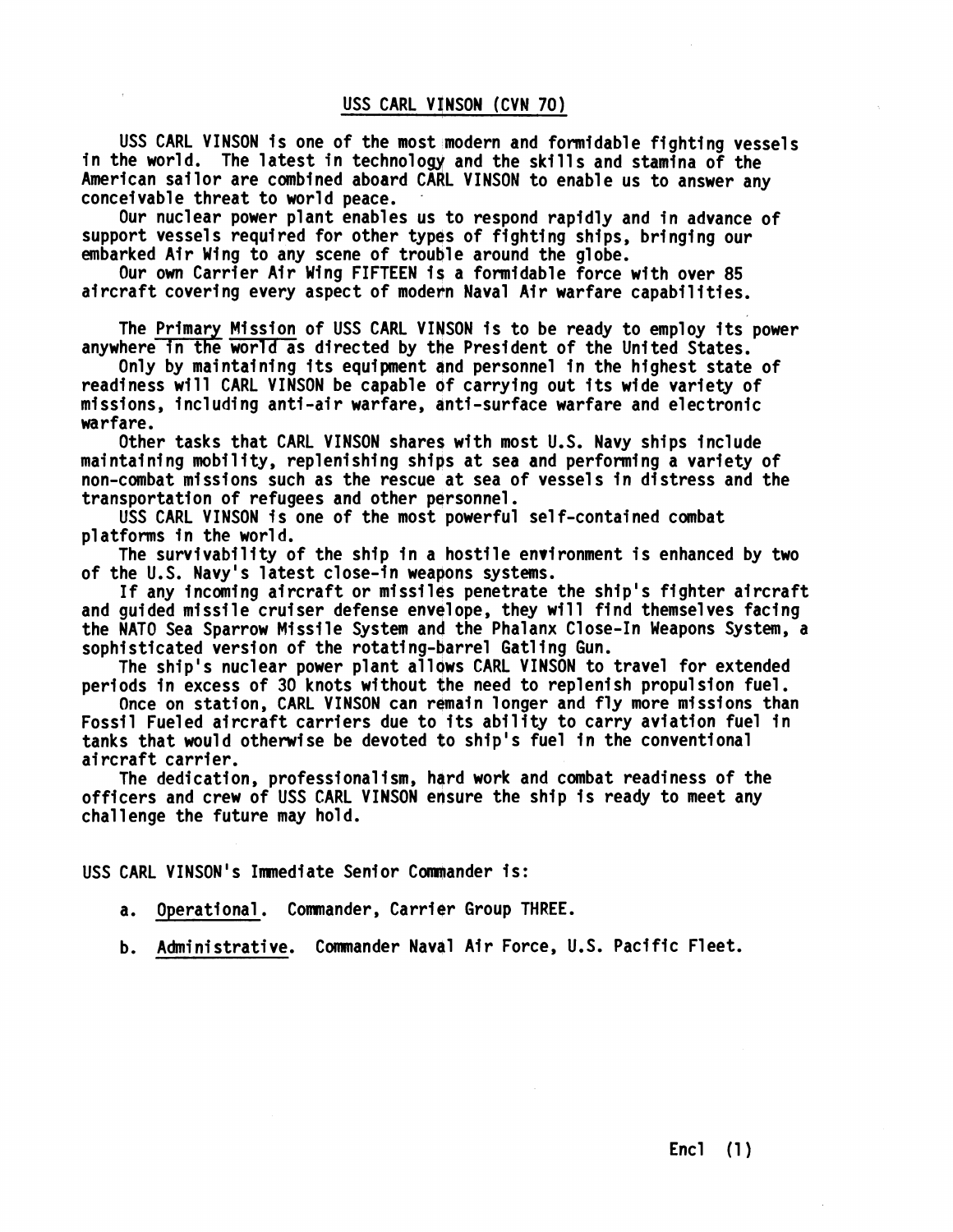

**CONSUMINARY** 

**RANGE** 

● 大学の情報を確認している。

i.

ÿ

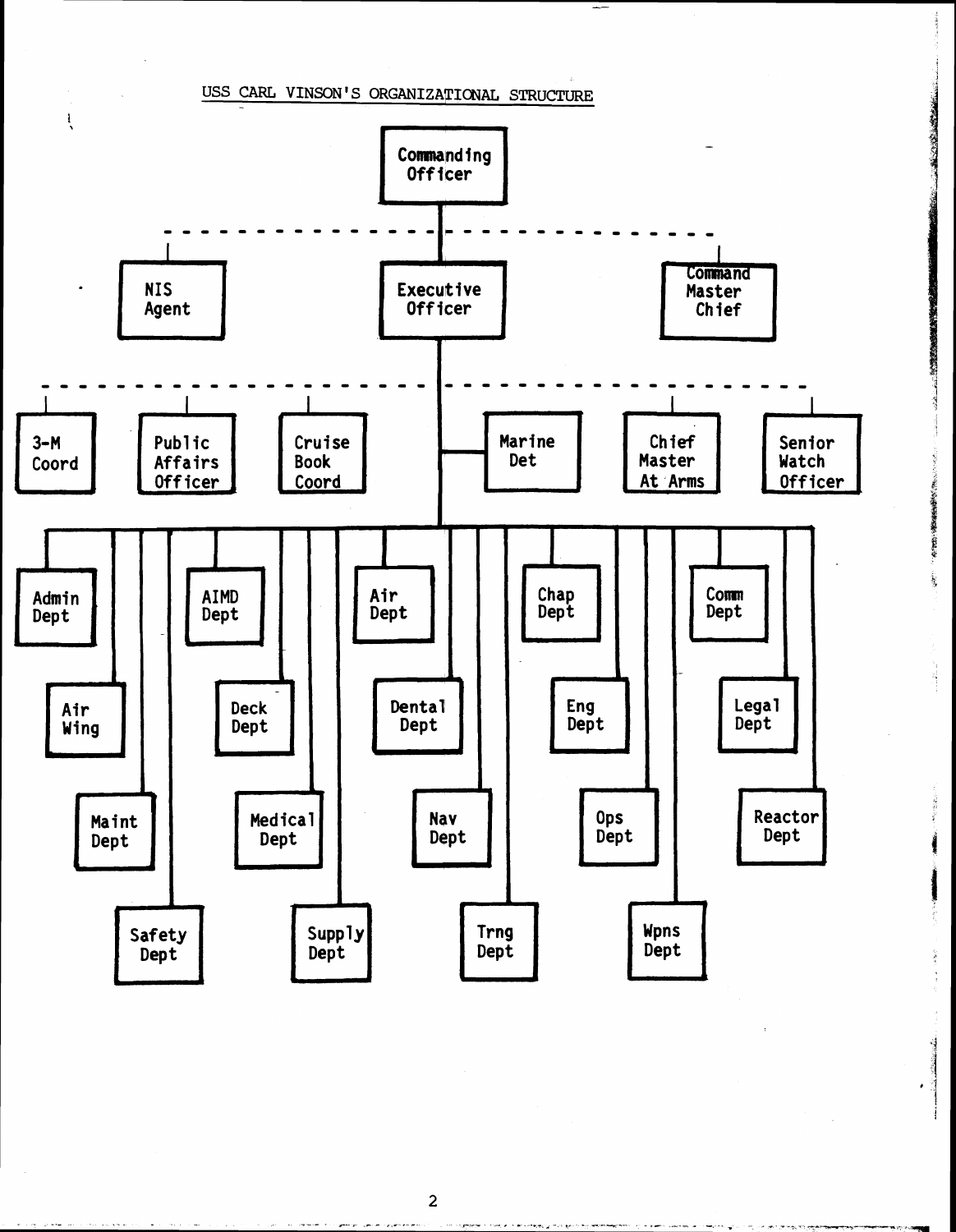### **HISTORICAL NARRATIVE**

USS CARL VINSON started 1989 at Pier 3, Naval Air Station, Alameda, California, standing down for Christmas leave. CARL VINSON got underway for Fleet Replacement Squadron Carrier Qualifications during the period of 25 January to 2 February; followed by a Selected Restricted Availabflity from 2 February to 1 May.

On 14 April, Captain George D. O'Brien, Jr., was re1 ieved by Captain Doyle J. Borchers I1 as Commanding Officer.

CARL VINSON conducted independent steaming operations from 1 May to 5 May, followed by Refresher Training in the Southern California Operating Area with the embarked air wing, Carrier Air Wing FIFTEEN from 12 May to 26 *May.* 

During the month of June, CARL VINSON had the 3-M Assist Inspection (5-9 JUN), INSURV Inspection (10-16 JUN), and the Command Inspection (19-23 JUN). On 24 June, CARL VINSON was singled out to host the American Academy of Achievement---700 of our nation's leading citizens and the top high school students in the nation gathered for this banquet.

CARL VINSON got underway for independent steaming operations followed by Advanced Training Assessment during the period of 25 July to 17 August in the Southern California Operating Area with the embarked air wing, Carrier Air Wing FIFTEEN.

Carrier Air Wing FIFTEEN, embarked on board CARL VINSON, consisted of nine squadrons. They were Fighter Squadrons (VF) 51 and 111, flying the F-14 Tomcat; Medium Attack Squadron (VA) 52, flying the A-6E Intruder; Light Attack Squadrons (VA) 27 and 97, flying the A-7E Corsair; Air Anti-Submarine Squadron (VS) 29, flying the S-3A Viking; Air Anti-Submarine Helicopter Squadron (HS) 4, flying the SH-3H Sea King; Tactical Electronic Warfare Squadron (VAQ) 134, flying the EA-6B Prowler; and Carrier Airborne Early Warning Squadron (VAW) 114, flying the E-2C Hawkeye. Aircraft embarked aboard CARL VINSON used tail code NL.

On 5 September, CARL VINSON departqd Alameda for Phase I of PACEX '89. Staffs embarked on board were Comander, Carrier Group THREE, RADM Daniel P. March who relieved RADM David N. Rogers on 13 February; Commander, Carrier Air Wing FIFTEEN, CAPT Lyle G. Bien who relieved CAPT James H. Finney on 2 June; and Commander, Destroyer Squadron NINE, CAPT Harry M. Dyck, Jr.

After returning to Alameda on 14 September for 4 days, CARL VINSON departed for Phase 11, 111 and IV of PACEX '89, the largest peacetime Naval exercise since World War 11, via the Northern Pacific and Bering Sea on 18 September.

CARL VINSON, for the fourth time, conducted operations in the icy waters of the Bering Sea, where the challenges of adverse weather conditions were added to an a1 ready intense operating environment. CARL VINSON conducted challenging navigation and flight ops within the NLOA (Near Land Operating Areas) inside the Aleutian Island chain. During this period, the crew of CARL VINSON successfully evaluated the Navy's Combat Rationing Plan.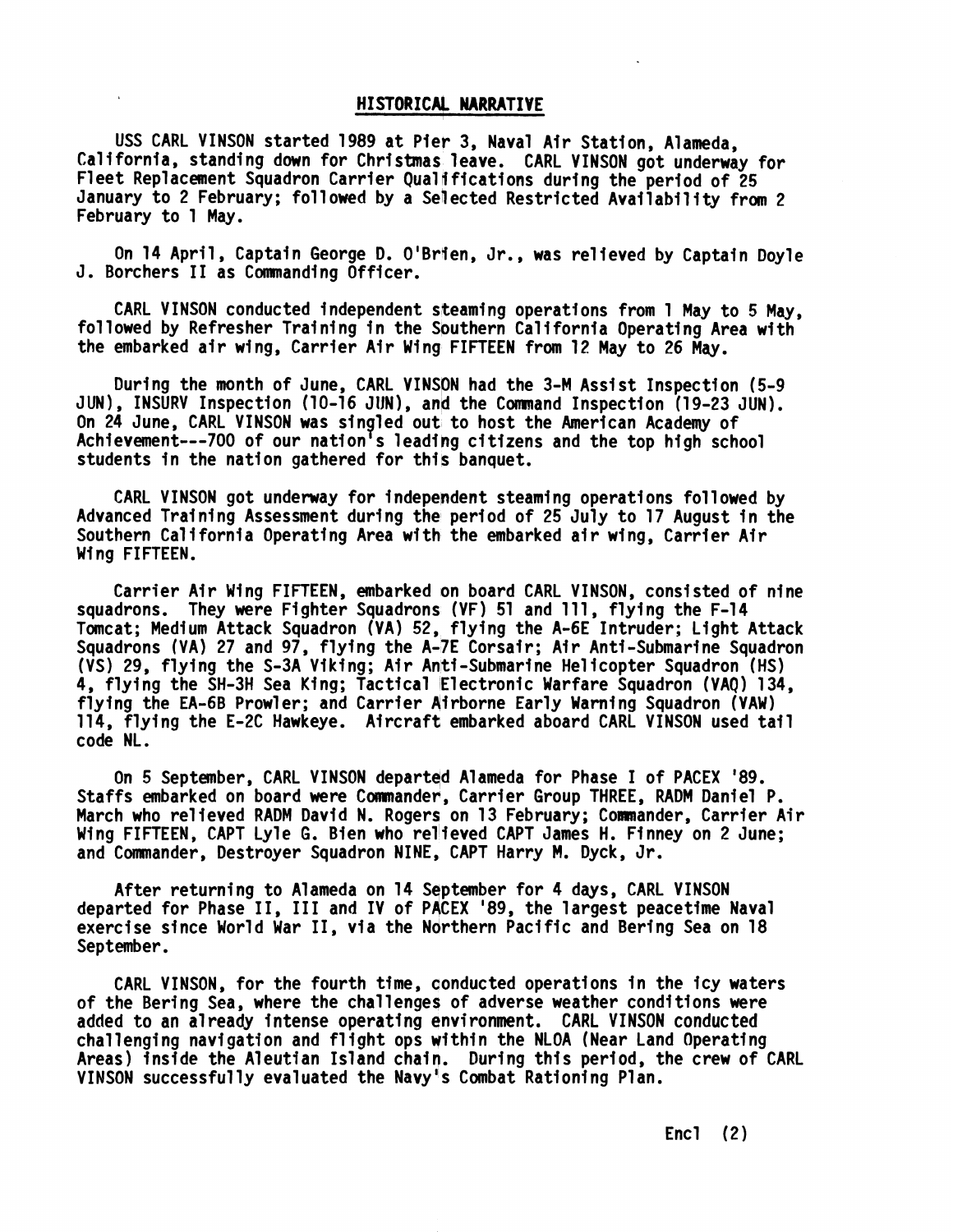On 4 October, CARL VINSON departed the Aleutian Islands, leaving northern waters, and steamed south conducting heavy flight operations all the way. On 6 October, CARL VINSON crossed the international date line and shortly thereafter, inchopped to Commander SEVENTH Fleet on 8 October. In the foll owing weeks, CARL VINSON, leading the Battle Force (consisting of three carrier battle groups), conducted operations in the Western Pacific Ocean and Sea of Japan, and were joined by the navies of other nations, polishing and perfecting the skills and techniques of international naval operations.

CARL VINSON made its first port visit since beginning PACEX '89 in Pusan. South Korea, for some much-deserved 1 iberty, when she dropped anchor on 22 October.

Following a four-day visit, CARL VINSON got underway on 26 October. From 25-28 October, CARL VINSON conducted an Operational Reactor Safeguards Examination (ORSE) while enroute to Aldmeda.

CARL VINSON outchopped from Comnander SEVENTH Fleet on 29 October and shortly thereafter, crossed the interndtional date line on 2 November.

On 8 November, CARL VINSON pulled into San Diego to off-load the Air Wing due to the 17 October San Francisco Earthquake and got underway the same day for A1 ameda.

CARL VINSON passed under the Golden Gate Bridge on 9 November, moored at Pier 3, Naval Air Station Alameda for pre-deployment standdown and Christmas leave. During the period 10-15 December, CARL VINSON got underway for Carrier Pier 3, Naval Air Station Alameda for pro<br>leave. During the period 10-15 December<br>Air Wing FIFTEEN Carrier Qualifications.

Captain Doyle J. Borchers I1 served as Comnanding Officer, USS CARL VINSON. Commander Robert G. Sprigg served as Executive Officer.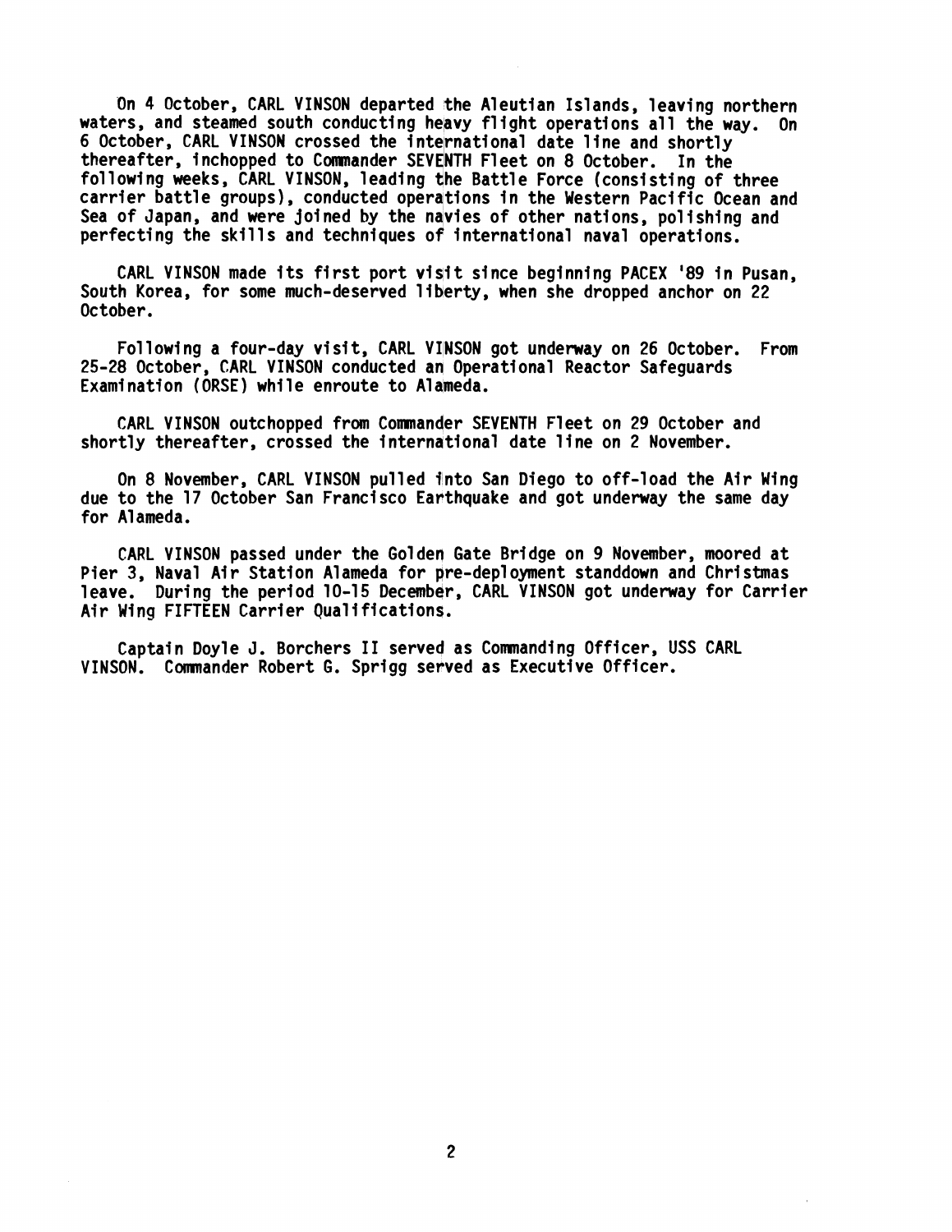# CARL VINSON CHRONOLOGY

# **EVENTS**

|                                    |                                    | CARL VINSON CHRONOLOGY                                                             |
|------------------------------------|------------------------------------|------------------------------------------------------------------------------------|
|                                    |                                    |                                                                                    |
| <b>DATE</b>                        |                                    | <b>EVENTS</b>                                                                      |
|                                    | 01JAN - 15JAN89                    | POM---IN PORT ALAMEDA                                                              |
|                                    | 25JAN - 02FEB89                    | FLEET REPLACEMENT SQUADRON CARRIER QUALS                                           |
| 02FEB - 01MAY89                    |                                    | SELECTED RESTRICTED AVAILABILITY (SRA)                                             |
| 13FEB89                            |                                    | COMCARGRU THREE CHANGE-OF-COMMAND                                                  |
| <b>23MAR89</b>                     |                                    | COMMAND BRIG INSPECTION                                                            |
| 10APR89                            |                                    | TRAINING READINESS EVALUATION (TRE)                                                |
| 14APR89                            |                                    | USS CARL VINSON CHANGE-OF-COMMAND                                                  |
| <b>20APR89</b>                     |                                    | INITIAL CVN 70 FY90 COH FACILITIES PLANNING MEETING                                |
|                                    | 26APR - 06MAY89                    | PROTOTYPE OCEAN SURVEILLANCE TERMINAL SITE VISIT (POST)                            |
| 27APR - 28APR89                    |                                    | <b>FAST CRUISE</b>                                                                 |
| 01MAY - 05MAY89<br>01MAY - 06MAY89 |                                    | SEA TRIAL/INDIVIDUAL SHIP EXERCISE (ISE)<br>COMNAVAIRPAC FLIGHT DECK CERTIFICATION |
| 08MAY - 12MAY89                    |                                    | NUCLEAR PROPULSION MOBILE TRAINING TEAM (NPMTT)                                    |
|                                    |                                    | ADMIN VISIT                                                                        |
|                                    | 12MAY - 26MAY89                    | INDIVIDUAL SHIP EXERCISE/REFRESHER TRAINING                                        |
|                                    |                                    | (ISE/IRFT SOCAL)                                                                   |
| 11MAY89                            |                                    | COMMAND POSTAL INSPECTION                                                          |
|                                    | 22MAY - 26MAY89                    | NAVY TECHNICAL PROFICIENCY INSPECTION (NTPI)                                       |
|                                    | 10JUN - 13JUN89                    | INDIVIDUAL SHIP EXERCISE (ISE NORCAL)                                              |
| 11JUN - 16JUN89                    |                                    | BOARD OF INSPECTION AND SURVEY INSPECTION (INSURV)                                 |
| 12JUN - 13JUN89                    |                                    | UNDERWAY MATERIAL INSPECTION (UMI)                                                 |
| 18JUN - 30JUN89                    |                                    | WEAPONS ELEVATOR PRE-DEPLOYMENT ASSIST VISIT INSPECTION                            |
| 19JUN - 23JUN89                    |                                    | COMMAND INSPECTION                                                                 |
| 20JUN - 21JUN89                    |                                    | MORALE, WELFARE & RECREATION INSPECTION                                            |
| <b>24JUN89</b><br>26JUN - 07JUL89  |                                    | AMERICAN ACADEMY OF ACHIEVEMENT LUNCHEON<br>CAT I PIERSIDE TEST                    |
| 17JUL - 21JUL89                    |                                    | CAT I CHECKS                                                                       |
| 22JUL - 23JUL89                    |                                    | CAT II FLIGHT CHECK                                                                |
| 13JUL - 20JUL89                    |                                    | CAT III FLIGHT CHECK                                                               |
| 25JUL - 27JUL89                    |                                    | NUCLEAR PROPULSION MOBILE TRAINING TEAM (NPMTT)                                    |
|                                    |                                    | ASSIST VISIT                                                                       |
|                                    | 25JUL - 17AUG89                    | AOPS/SOCAL OPAREA                                                                  |
| <b>30JUL89</b>                     |                                    | PORT VISIT SAN DIEGO, CA                                                           |
|                                    | 10AUG - 13AUG89                    | MINE READINESS CERTIFICATION INSPECTION (MRCI)                                     |
|                                    | 14AUG - 16AUG89                    | ADVANCED TRAINING ASSESSMENT (ATA)                                                 |
| <b>19AUG89</b>                     |                                    | DEPENDENT'S DAY CRUISE                                                             |
|                                    | 29AUG - 30AUG89                    | FY90 COH WORK DEFINITION CONFERENCE                                                |
|                                    | 05SEP - 14SEP89<br>11SEP - 15SEP89 | CTX/PACEX '89 (PHASE I)<br>NUCLEAR PROPULSION MOBILE TRAINING TEAM (NPMTT)         |
|                                    |                                    | ASSIST VISIT                                                                       |
|                                    | 18SEP - 09NOV89                    | PACEX '89 (PHASE II, III AND IV)                                                   |
|                                    | 25SEP - 040CT89                    | BERING SEA/ALEUTIAN ISLANDS OPERATIONS                                             |
| <b>080CT89</b>                     |                                    | INCHOP COMSEVENTHFLT                                                               |
|                                    | 170CT - 210CT89                    | SUPPLY MANAGEMENT INSPECTION (SMI)                                                 |
|                                    | 220CT - 250CT89                    | PORT VISIT PUSAN, KOREA                                                            |
|                                    | 250CT - 280CT89                    | OPERATIONAL REACTOR SAFEGUARDS EXAMINATION (ORSE)                                  |
| 290CT89                            |                                    | OUTCHOP COMSEVENTHFLT                                                              |
| 08N0V89                            |                                    | COMCARAIRWING FIFTEEN OFF-LOAD (INPORT SAN DIEGO)                                  |
| 09N0V89                            |                                    | INPORT ALAMEDA, CA FOR UPKEEP                                                      |
|                                    | 21NOV - 22NOV89                    | NAVY-WIDE SAFETY STANDDOWN                                                         |
|                                    | 04DEC - 09DEC89                    | 3M INSPECTION                                                                      |
|                                    | 10DEC - 15DEC89<br>16DEC - 31DEC89 | CARAIRWING FIFTEEN CARRIER QUALS<br>POM---INPORT ALAMEDA                           |
|                                    |                                    |                                                                                    |

 $\sim$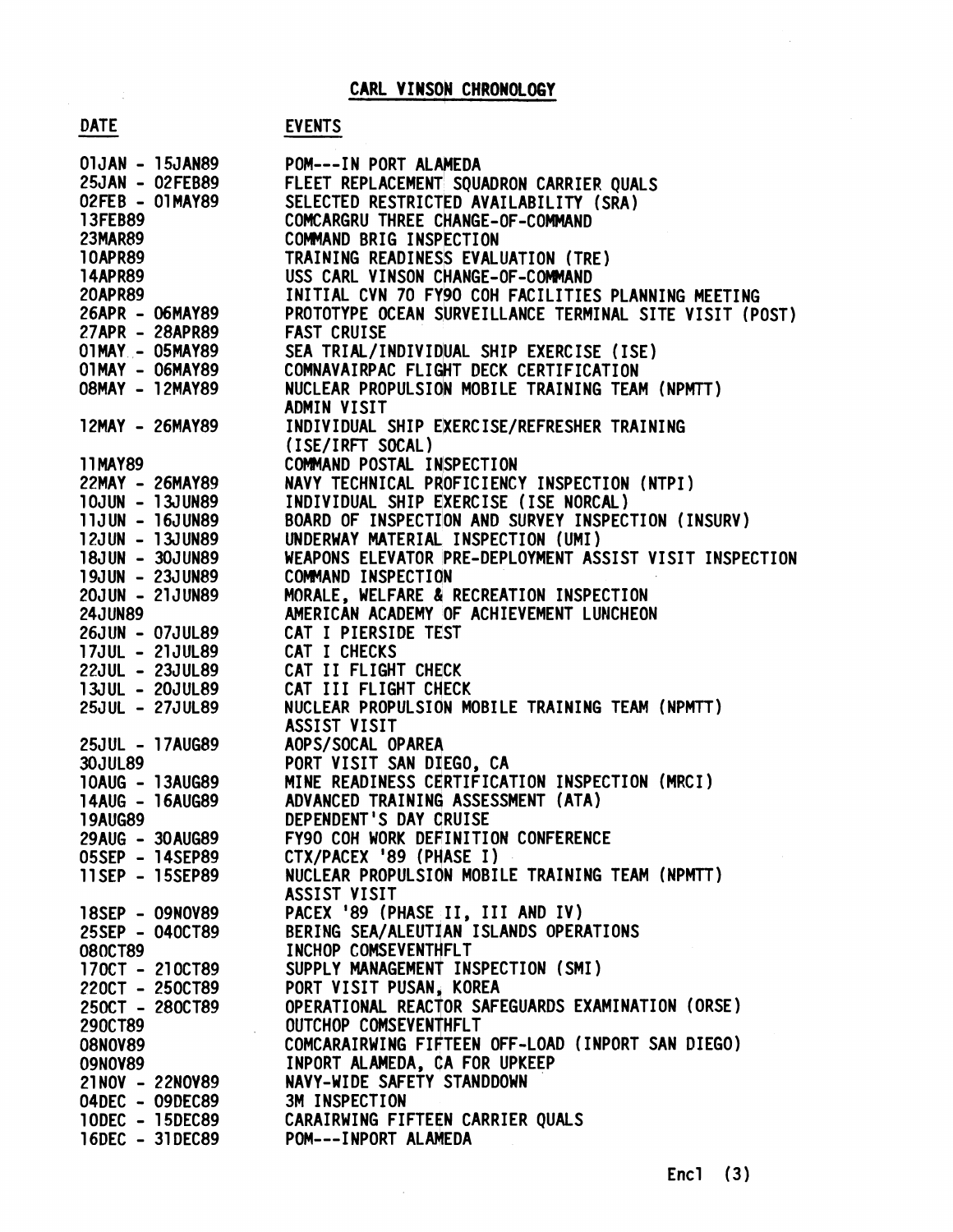# 1989 MAJOR OPERATIONAL EVOLUTIONS (UNDERWAY REPLENISHMENTS)

 $\bar{z}$ 

| 02 MAY        | UNREP WITH USNS KAWISHIWI (TAO-146) (815,000 GALS JP-5)         |
|---------------|-----------------------------------------------------------------|
| 12 MAY        | CONREP WITH USS MAUNA KEA (AE-22) (137 LOADS)                   |
| <b>13 MAY</b> | VERTREP WITH USS MAUNA KEA (AE-22) (146 LOADS)                  |
| 18 MAY        | UNREP WITH USNS WALTER S. DEIHL (TAO-193) (1,590,000 GALS JP-5) |
| <b>18 MAY</b> | UNREP WITH USS HEPBURN (FF-1055) (DRY HOOK UP)                  |
| <b>23 MAY</b> | UNREP WITH USNS WALTER S. DEIHL (TAO-193) (549,000 GALS JP-5)   |
| <b>06 JUN</b> | VERTREP WITH USS KISKA (AE-35)                                  |
| <b>25 JUL</b> | UNREP WITH USS MOUNT HOOD (AE-29) (534 LOADS)                   |
| <b>26 JUL</b> | VERTREP WITH USS MOUNT HOOD (AE-29) (199 LOADS)                 |
| <b>27 JUL</b> | CONREP WITH USS MOUNT HOOD (AE-29) (518 LOADS)                  |
| 04 AUG        | UNREP WITH USNS KAWISHIWI (TAO-146) (945,000 GALS JP-5)         |
| <b>11 AUG</b> | UNREP WITH USNS KAWISHIWI (TAO-146) (779,000 GALS JP-5)         |
| 05 SEP        | UNREP WITH USS MAUNA KEA (AE-22) (169 LOADS)                    |
| 07 SEP        | UNREP WITH USNS KAWISHIWI (TAO-146) (782,000 GALS JP-5)         |
| <b>10 SEP</b> | UNREP WITH USS KNOX (FF-1052) (DRY HOOK UP)                     |
| <b>13 SEP</b> | UNREP WITH USNS KAWISHIWI (TAO-146) (1,099,000 GALS JP-5)       |
| 21 SEP        | UNREP WITH USS ROBISON (DDG-12) (112,000 GALS)                  |
| <b>22 SEP</b> | UNREP WITH USS WABASH (AOR-5) (850,000 GALS/14 LOADS)           |
| <b>25 SEP</b> | UNREP WITH USS ROBISON (DDG-12) (78,718 GALS)                   |
| 29 SEP        | UNREP WITH USS MARS (AFS-1) (220 LOADS)                         |
| <b>29 SEP</b> | UNREP WITH USS WABASH (AOR-5) (862,917 GALS)                    |
| 11 OCT        | UNREP WITH USS WABASH (AOR-5) (900,000 GALS)                    |
| 26 OCT        | UNREP WITH USS WABASH (AOR-5) (968,000 GALS)                    |
| 13 DEC 2001   | UNREP WITH USS WABASH (AOR-5) (DRY HIGH-LINE)                   |
|               |                                                                 |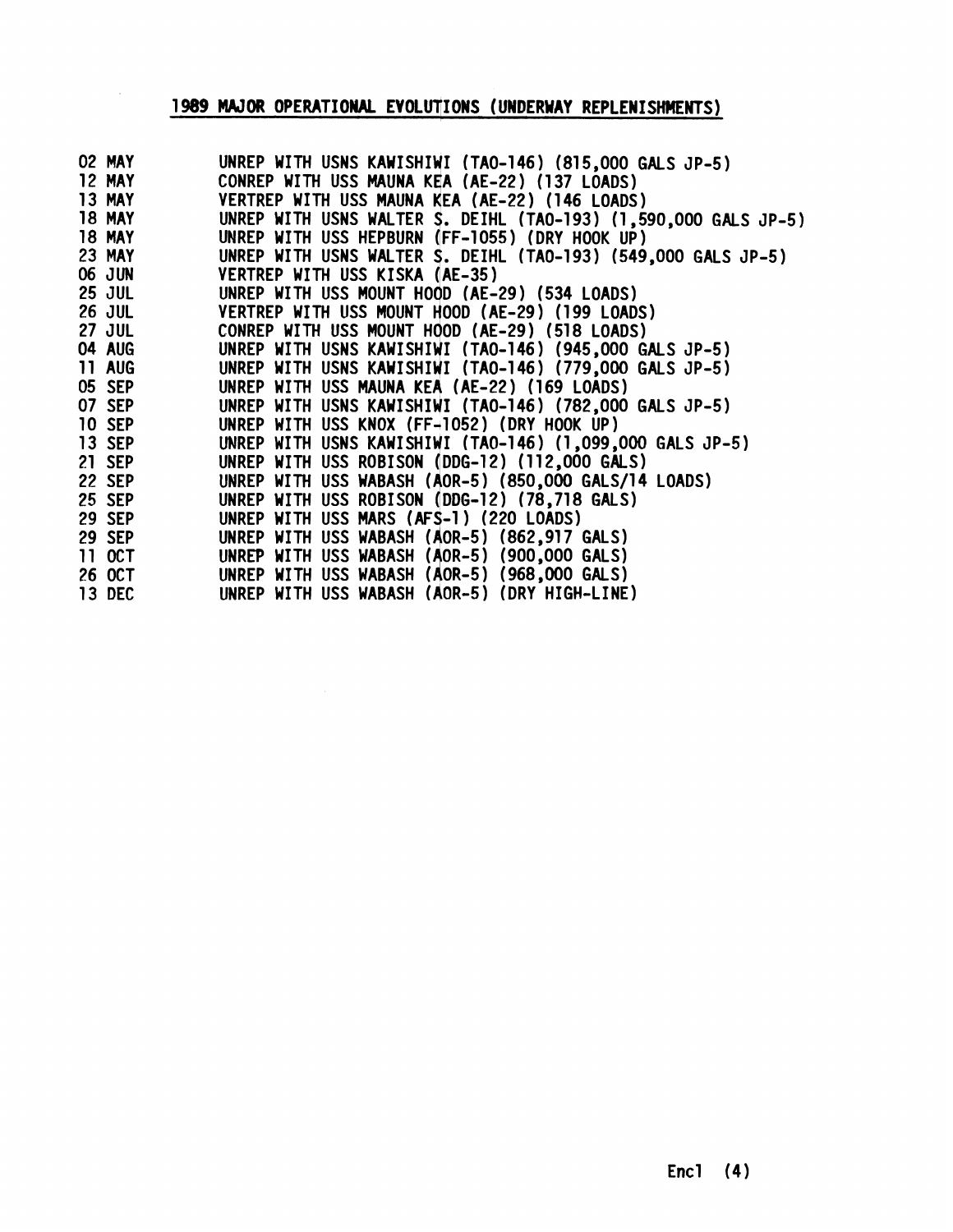### **1 989 SIGWIFICAN'T DEPARTMENT ACHIEVEMEWTS**

### Operations Department.

Summary of Operational and Administrative Achievements:<br>
al Days of Sea/deployed: 123/62 (PACEX '89)<br>
al Traps: 8467 (5655 day; 2812 night)<br>
al ACLS Approaches: 4442 (55 Mode I; 80 Mode IA;<br>
3835 Mode IT; 472 Mode III)<br>
io

- Total Days of Sea/deployed: 123/62 (PACEX '89)

- Total Traps: 8467 (5655 day; 2812 night)
- Total ACLS Approaches: 4442 (55 Mode I; 80 Mode IA;<br>(3835 Mode II; 472 Mode III)

Major Graded Inspections, Evaluations, Audit and Exercises:

- Command Inspection: Satisfactory.<br>- Refresher Training: Satisfactory
- Satisfactory in all areas; ASW Module singled out as best in COMNAVAIRPAC.
- INSURV Inspection: Operations Department was commended for overall material readiness with defensive weapons singled out as besit carrier observed to date.
- Advanced Training Assessment (ATA): Fully ready for advanced battle group operational training.
- 3M Inspection: 89 percent. Well above average for COMNAVAIRPAC  $CV/CVN$  Operations Departments.
- Readiness: 100 percent. All required exercises completed.
- Competitive: 99.42 percent grade average.

### Significant Accomplishments:

During Pacific Exercise '89 (PACEX '89), CARL VINSON conducted numerous joint exercises with U.S. and allied forces in conjunction with real world During Pacific Exercise '89 (PACEX '89), CAR<br>joint exercises with U.S. and allied forces in c<br>:operations. Noteworthy accomplishments include

- Superbly executed duties as sectqr **AAWC** (CW/CC) during all phases of PACEX '89. Countered over 500 exercise/real world raid aircraft, receiving BRAVO ZULU from COMCARGRU ONE (Battle Force **AAWC)** for an outstanding job, as  $\overline{\mathsf{AAWC}}$  (CW) during multi-carrier operations.

- Aggressively countered two Soviet Badger regiments, a total of over 50 aircraft, while operating in the Sea of Japan on 20 OCT 89. The CVN 70/CVW 15 - Aggressively countered two Soviet Badger regiments, a total of over 5<br>aircraft, while operating in the Sea of Japan on 20 OCT 89. The CVN 70/CVW<br>WOLFPAC Team successfully intercepted all surveillance and strike aircraft prior to weapons release range.

- Conducted successful Mobile Sea Fange (MSR) operations in the Gulf of Alaska, which included coordinated Air Wing strikes, surface unit engagements and live missile firings.

- Participated in joint USN/USAF Bqttle Group exercises in the Gulf of Alaska, including B-52 intercepts and qverland strikes.

- Successfully completed Near Land Operating Areas (NLOA) operations in the Aleutian Island chain. In preparation for these operations, CARL VINSON published TACMEMO CVN-70-1-89, Flight Operations in Restricted Operating Area Maneuvering (ROAM). This TACMEMO has been verified by COMTHIRDFLT and widely accepted.

- Completed joint USN/Japan Air Self Defense Force (JASDF) operations while operating near the Tsugaru Straits and in the Sea of Japan, conducting coordinated Air-to-Air intercepts as well as ground controlled intercepts.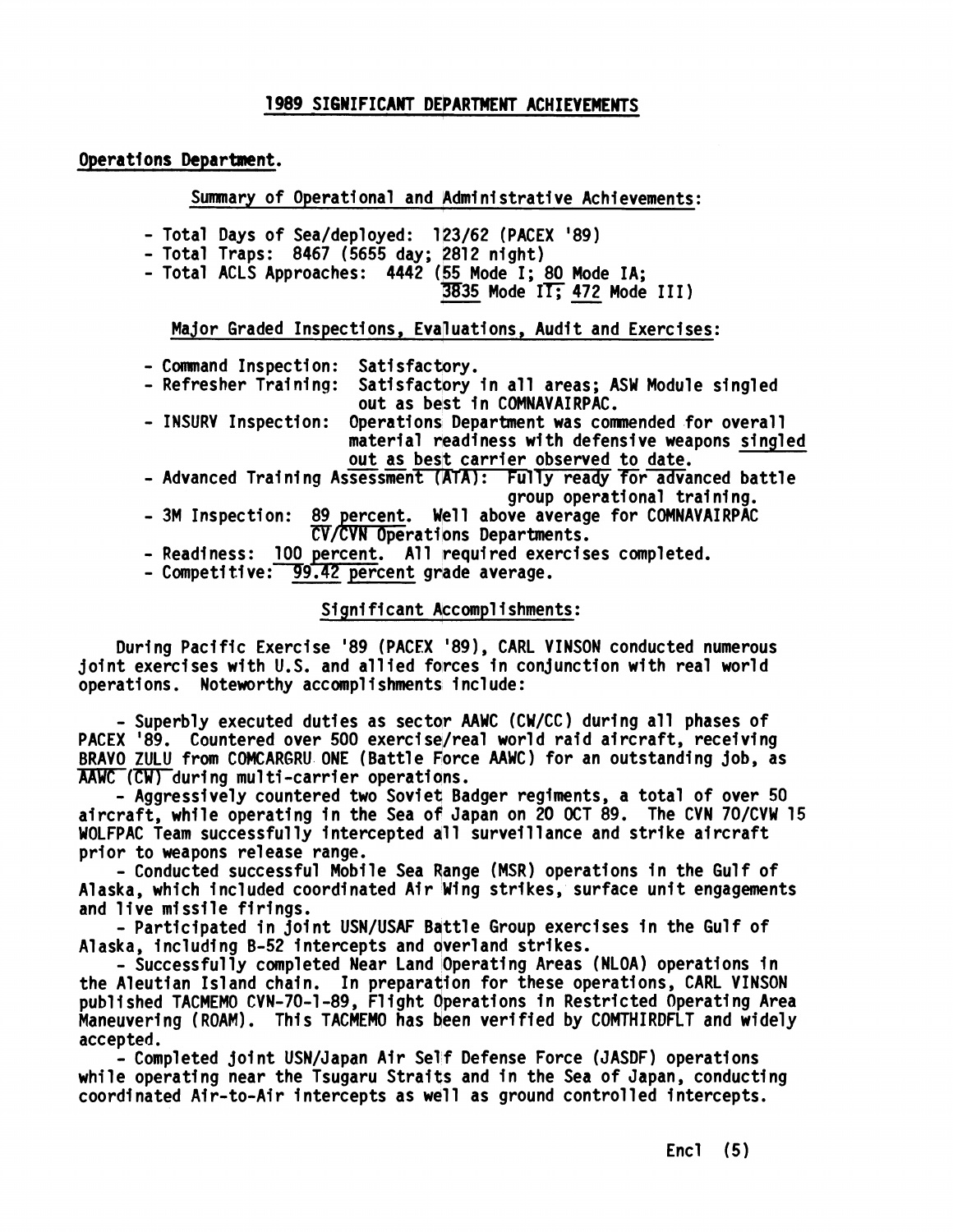- Operations Department Meteor01 ogy Division operational and administrative accompl i shments i ncl ude:

- o Synoptic Weather Observations Transmitted: 404.
- o Weather Observation Accuracy Rate: 99.4 percent.
- **o** Developed and refined new operational weather reconnaissance

procedures. These procedures were employed extensively and were significantly responsible for the successful completion of flight operations in the world's most demanding environments.

o Initiated innovative environmental camnand and control doctrine for multi-battle group operations. These well organized procedures are being forged into a standing THIRD Fleet OPGEN to be employed during all future integrated Battle Force operations.

o Superb forecast coordination and heavy weather evasion recommendations allowed Battle Group CHARLIE to safely negotiate two Western Pacific typhoons and a major storm force low in the southern Bering Sea.

- CARL VINSON 's Intel 1 igence Center (CVIC) and Ship's Signals Exploitation Space (SSES) were hotbeds of activity during PACEX '89. CVIC and SSES soon built reputations as the intelligence feporting and analysis experts of the Battle Force. On a number of occasions CARL VINSON provided nearly sole source long-range Indications and Warning (I&W) support to the warfare commanders during real and exercise air raids against the Battle Force. This resulted in accurate and timely decision making and consistent intercepts of all raid aircraft outside of weapons release range.

- CARL VINSON was designated as the Battle Force Special Intelligence (SI) Communications Control Ship throughout PACEX '89. In this capacity, the Cryptologic Technicians (CT) were the primary SI comnunications controlling authority for three carrier battle groups, an amphibious ready group, and a surface action group; a total of over 21 special intelligence platforms, the largest ever assembled in the Pacific Fleet. Despite near continuous NO-SAT conditions, which brought the primary SI comnunications circui ts off-1 ine, CARL VINSON CT's and RM's provided the required C3 support to all warfare commanders in extremely high threat areas.

Conducted two NATO Sea Sparrow (NS\$MS) missile firings, successfully testing the operating envelope of the IM-7M mi ssi le--both scoring direct hits.

CARL VINSON's Electronic Warfare (EW) Module was cited by both Fleet Training Group (FTG) and COMNAVAIRPAC during Refresher Training as having the best training program in Pacific Fleet. During PACEX '89, the EW operators performed admirably as Battle Force and Battle Group EW Control, and were credited with the intercept of 98 Soviet mi tters and correlation of over 2500 other emitters.

CARL VINSON's ASW Team/ASW Module earned grades of outstanding for all ASW exercises during Refresher Training. FTG cited the CARL VINSON ASW Team as the strongest they had observed in Pacific Fleet. In addition, the ASW Module performed superbly as Battle Group ASW (CX) during PACEX '89, the only carrier ASW Module to assume a vital warfare commander role in support of COMDESRON. Battle Group CHARLIE assets accounted for more than 50 percent of valid simulated attacks under CX direction.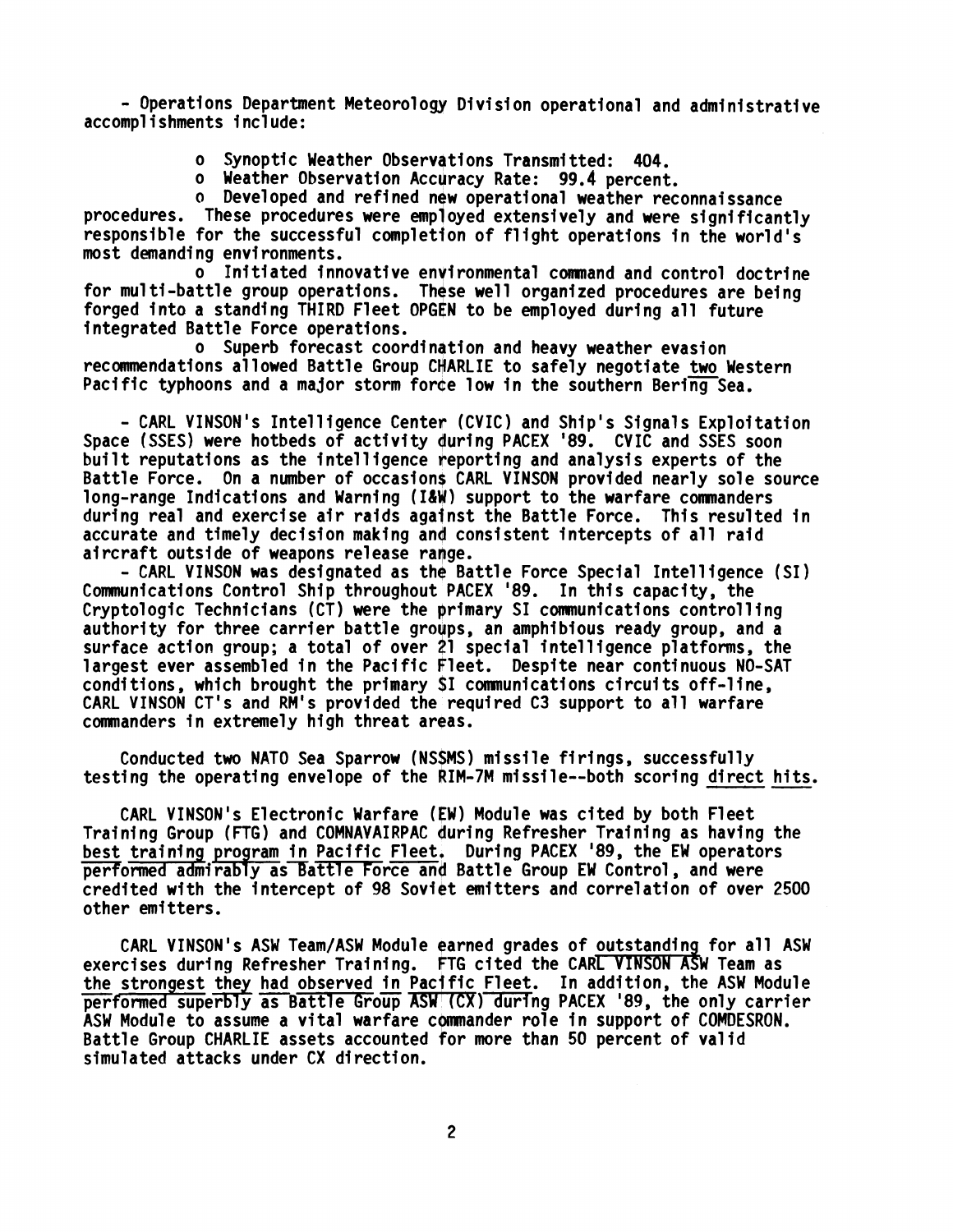Engineering Department. Because of CARL VINSON's especially compact deployment turn around schedule, 1989 provided the men of Engineering Department ample opportunity to excel. Constantly challenged, often stressed, they performed their jobs expertly. Every departmental commitment was met throughout the year.

Working extended hours throughout **4** Selected Restricted Avai labil i ty at NAS Alameda. a three-month propulsion plant work package was successfully completed in only nine weeks. The efficiency of the steam plant was significantly enhanced by the addition of an auxiliary exhaust augmenting station in each main machinery room and a comprehensive valve overhaul maintenance program. Additionally, several major out-of-plant systems were station in each main machinery room and a comprenensive valve overhaul<br>maintenance program. Additionally, several major out-of-plant systems<br>overhauled or reconfigured including aircraft elevator controls, AFFF stations, and motor driven fire pumps.

Following sea trials, during which a new ship's speed record was established, CARL VINSON successfully Completed an intense and comprehensive period of Refresher Training. Satisfactory grades were received for all damage control exercises, including the very difficult major conflagration during the final battle problem.

Imnediately upon the conclusion of Refresher Training, the Engineering Department undertook the final preparations for a visit by the Board of Inspection and Survey. With the extraordinary effort put forth by each division in preparing for INSURV came the reward of a particularly successful inspection. The Engineering Department earned high accolades from the members of the Board. Machinery Division was qomnended for executing the smoothest open and inspect of any carrier in recent memory, completing a day early. Auxiliaries Division was recognized for having the best galley maintenance program in the Pacific Fleet, and Electrical Division reduced its number of discrepancies by 50 percent from the previous INSURV and was the first carrier in recent years to be credited with an effective electrical safety program.

Because of catastrophic failure of the 3 main engine turning gear, CARL VINSON was forced to get underway for ATA with only three engines on line. Working around the clock, a team of civilian and ship's force personnel effected the underway repair of 3 main engine in only six days.

PACEX '89 was designed to stress the fleet to the limits of wartime operation without violating safe operating procedures. The Engineering Department measured up fully. Encountering extended periods of high winds and heavy seas, the propulsion plant provided the sustained high speed necessary to support flight operations and typhoon evasion. Repair Division responded in an equally professional manner when the Nucleus Fire Party was called upon to combat flooding in Close-In Weapons System Mount 22 equipment room, the ship's foc' sle, and several crew berthjng areas, resul ting from wave damage. The Department was saddened by the loss of DCFN Donald Evans, who was lost at sea after being washed overboard by a rogue wave.

Throughout PACEX '89, Engineering Department busied itself preparing for the Operational Reactor Safeguards Examination. Despite having only two plant steam-out maintenance periods in the months preceding ORSE, no significant material discrepancies were noted by the examination team, and all drills and evolutions were satisfactorily performed. Following ORSE, Machinery Division supported a high speed transit across the Pacific Ocean, as the ship returned to homeport to allow families to be reunited after the San Francisco, 17 October earthquake.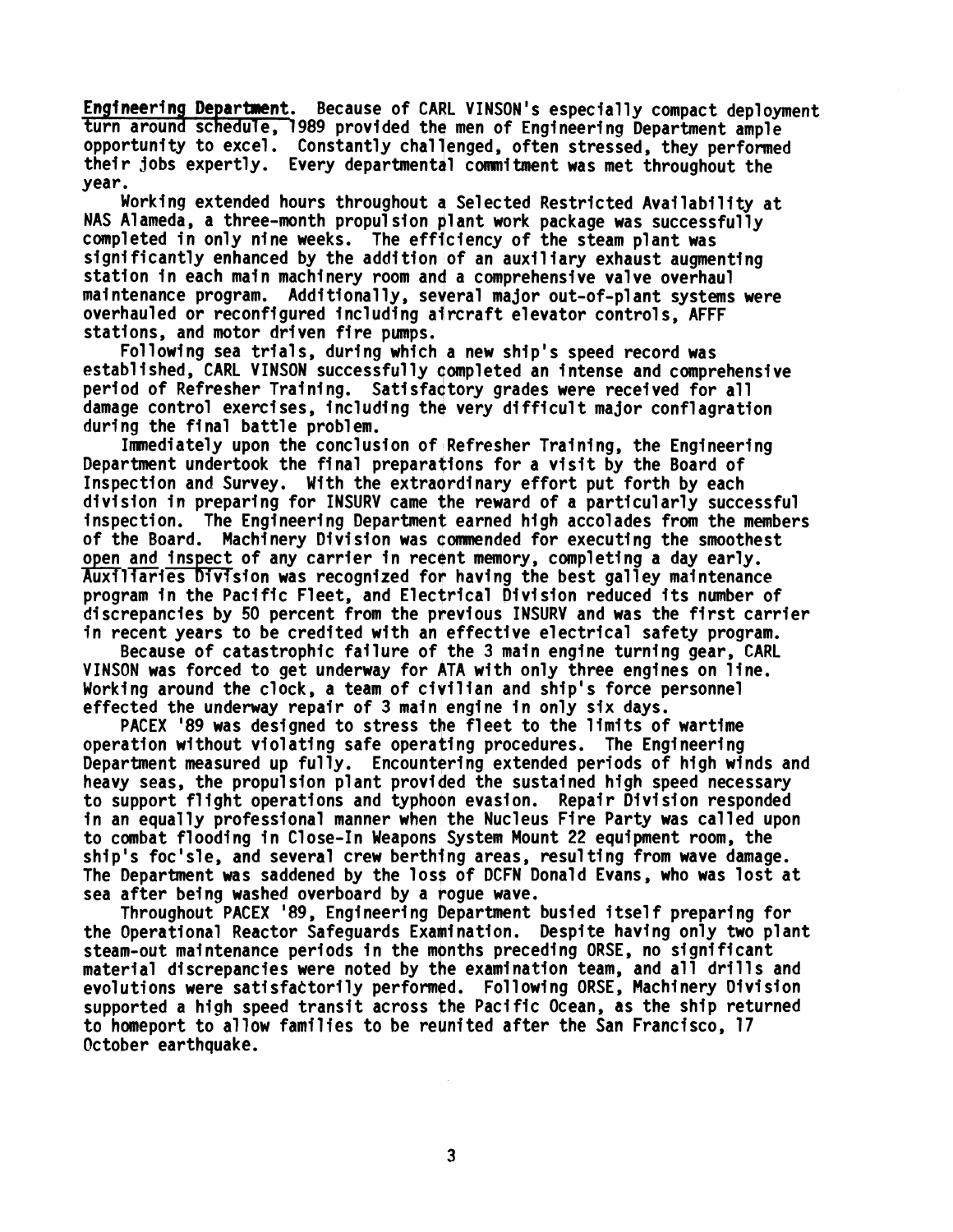Upon returning to Alameda after two months at sea, each Engineering division performed superbly during the Type Cmander's 3-M Inspection. The final weeks of 1989 were spent preparing for the reorganization of Engineering and Reactor Departments and the upcoming 1990 deployment and complex overhaul, while simultaneously enjoying a period of well deserved holiday leave.

Supply Department. The first four months of 1989, were spent in upgrading the<br>facilities during the Selected Restricted Availability (SRA). Major projects that were completed included the installation of VIDMAR storage cabinets in S-6 repairables storerooms and in S-8 Main I1 storerooms, refurbishment of several major food service equipments, the relocation of the SNAP I1 computer complex to the former soda storeroom and the renovation of all the Wardroom sculleries. Also during this period, major inventories were conducted on the Maintenance Support Package (MSP) storerooms and all repairables storerooms. The renovations and inventories were difficult, but ensured that the Supply Department was in the best position to start the operating cycle. In May, Sea Trials and Refresher Training were conducted with the Supply Department fully participating. Support of the embarked Air Wing was outstanding during Refresher Training with Readiness averaging 96 percent Mission Capable (MC), 94 percent Full Mission Capable (FMC) and only one off-ship Non-Mission Capable Suppl ies/Partial Mission Capable Suppl ies (NMCS/PMCS) requisition per day. In mid-June, the ship underwent an intensive INSURV from the Board of Inspection and Survey. The inspection went well with the senior member commenting that the CARL VINSON had the best storerooms he had ever seen.

On 24 June, the Supply Department entertained the American Acadew of Achievement in a luncheon held in Hangqr Bay 2. Seven hundred of our nation's leading citizens and the top high school students in the nation gathered for an outstanding banquet put on by the S+2/S-5 Food Service Team. Guests included Tom Brokaw, Tom Selleck, Oprah Winfrey, Tom Clancy, General Clayton Powell (who later became Chairman of the Joint Chiefs of Staff), General Chuck Yeager, Dinah Shore, Beverly Sills, as well as 20 Nobel Prize laureates.

In July and August, the ship was underway for Advanced Training Assessment. During the period, 30 July to 4 August, the COMNAVAIRPAC Aviation Supply Management Assistance Team (ASMAT) came aboard and conducted a thorough assist visit. The Aviation Readiness figures for ATA were 88 percent FMC with 4 off-ship NMCS/PMCS requi si tions. On 19 August, the Supply Department hosted 11,000 dependents and guests for a full breakfast and lunch in Hangar Bay 2. The day was a huge success with the Command receiving numerous letters of thanks and appreciation. The remainder of August was spent in loading out for PACEX '89.

On 5 September, the ship got underyay for PACEX. To support logistics operations in the Northern Pacific, begch dets were established at McCord AFB, WA; Alameda, CA; Subic Bay, RP and Atsugi, JA. The support of a carrier and its embarked Air Wing is always challenging, but the constraints involved with supporting the ship (both exercise and real world) in the Northern Pacific and the Berfng Sea made PACEX particularly challenging. The Readiness figures posted by the Supply/AIMD/CVW-15 team were impressive as a MC rate of 90 percent, an FMC rate of 88 percent and an average of 6 NMCS/PMCS requisitions per day was posted. On several occasions, zero aircraft were down for parts.

During the period 17-21 October, the COMNAVAIRPAC Supply Management Inspection team was aboard to conduct an in-depth inspection of the Supply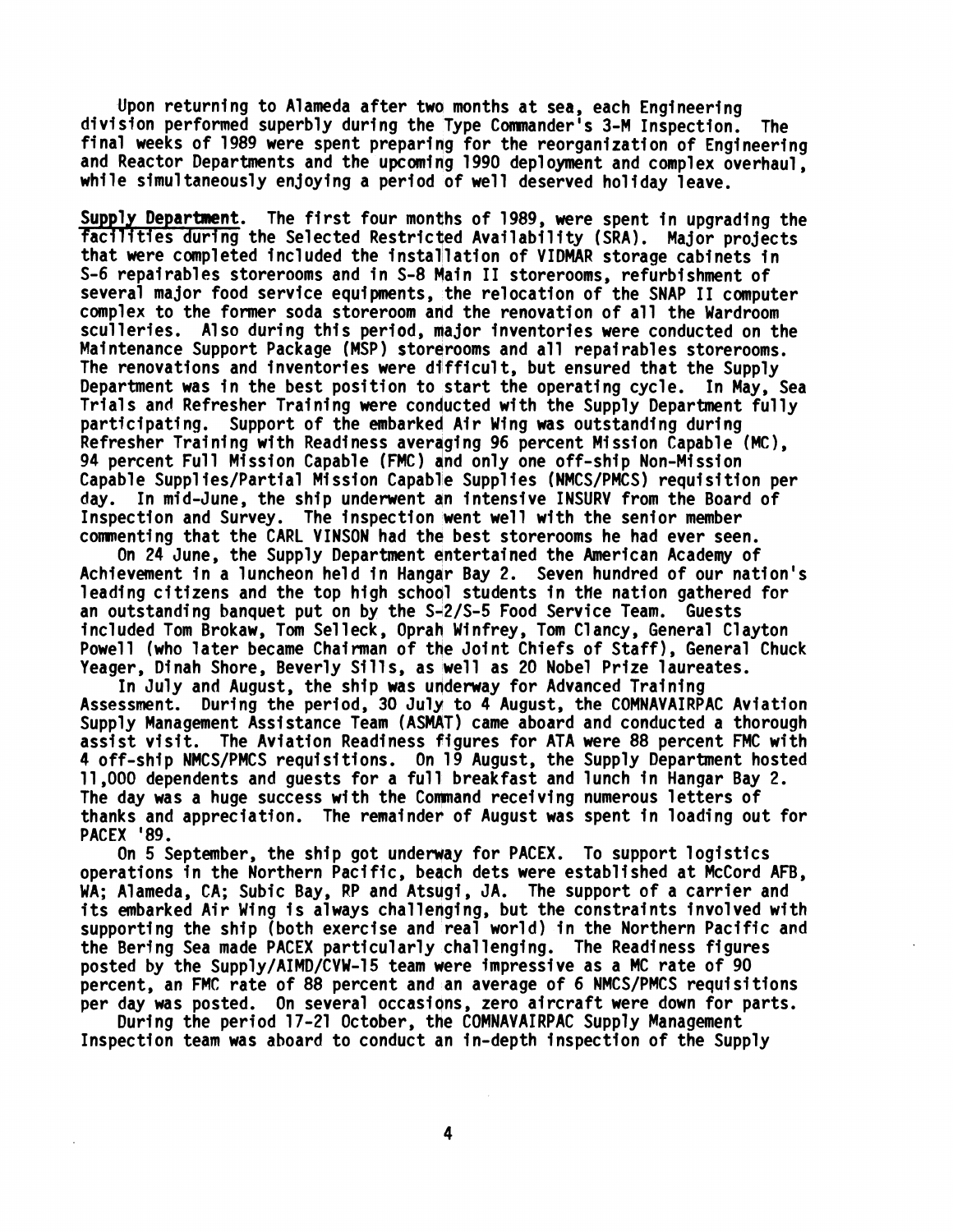Department. The overall grade for the inspection was Outstanding with the functional area grades as follows:

| Admin/Training                | Excellent   |
|-------------------------------|-------------|
| Stock Control                 | Outstanding |
| Financial Management          | Excellent   |
| Food Service                  | Outstanding |
| Retail Sales/Services         | Outstanding |
| Disbursing                    | Outstanding |
| Private Mess Operation        | Good        |
| <b>Aviation Stores</b>        | Outstanding |
| Depot Level Repairables (DLR) | Outstanding |
| Data Processing/SNAP          | Outstanding |
| Material                      | Outstanding |
| Surface Support               | Outstanding |

This represented a major improvement in most functional areas. In November, the Food Service Division cooked and delivered 200 Thanksgiving turkeys to feed the homeless for the Salvation **Arqy** of San Francisco. In December, the Food Service Division hosted 400 dependent children at the annual Christmas party. A very successful year ended with COMNAVAIRPAC announcing CARL VINSON had won the Food Service Excellence Award and that the ship was a semi-finalist in the prestiqious Captain Edward F. Ney Food Service Excel lence competition.

Chaplain Department. CARL VINSON conducted five successful pre-deployment briefs for service members and their wives. These briefs, held in various locations, near major government housing areas around the San Francisco area, provided the serviceman and his wife a chance to gather information related to the deployment separation. In addition, CARL VINSON hosted, on board, a pre-deployment fair, in a carnival motif. The fair provided information relating to the deployment and change of homeport information from the Bremerton, **MA** area. The fair was most successful in providing information and assistance from Legal, Champus, Dental, Navy Relief Society, American Red<br>Cross, Family Service Center, base vehicle registration and storage, Personnel, assistance from Legal, Champus, Dental, Navy Relief Society, American Red<br>Cross, Family Service Center, base vehicle registration and storage, Personnel,<br>Disbursing, Ombudsman, enlisted and officers wives clubs, and religi Cross, Family Service Center, base vehicle registration and storage, Pen<br>Disbursing, Ombudsman, enlisted and officers wives clubs, and religious<br>programs. Change of homeport information included representatives from<br>Progr Bremerton School System, Chamber of Commerce, Naval Shipyard Family Service Center, Recreation Service and base housing. These preparation efforts will greatly ease future distress associated with deployment and relocation.

Throughout the year, the department organized several Comnunity Relation (COMREL) projects locally in the San Fvancisco Bay Area and while deployed. During PACEX '89, CARL VINSON was involved in two COMREL projects during the port visit in Pusan, Korea, at the Chung Duk Won and the Duk Sung Orphanages. Both projects involved painting and repair of facilities. The department also provided labor to support the Salvatioo Army in assisting victims of the San Francisco Earthquake. Ten-man teams of volunteers were supplied daily for a period of one month. The CARL VINSON Ombudsmen team experienced major turnovers due to transfers and all the Ombudsmen engaged themselves in an active training program as well as preparing for deployment and change of homeport. Ombudsmen are located in two ports, Alameda, CA and Bremerton, WA. One Ombudsman is a mother of a sailor and has been extremely successful in communicating with the families of single sailors. The Ombudsmen provide information and assistance to families of the crew. They maintain a telephone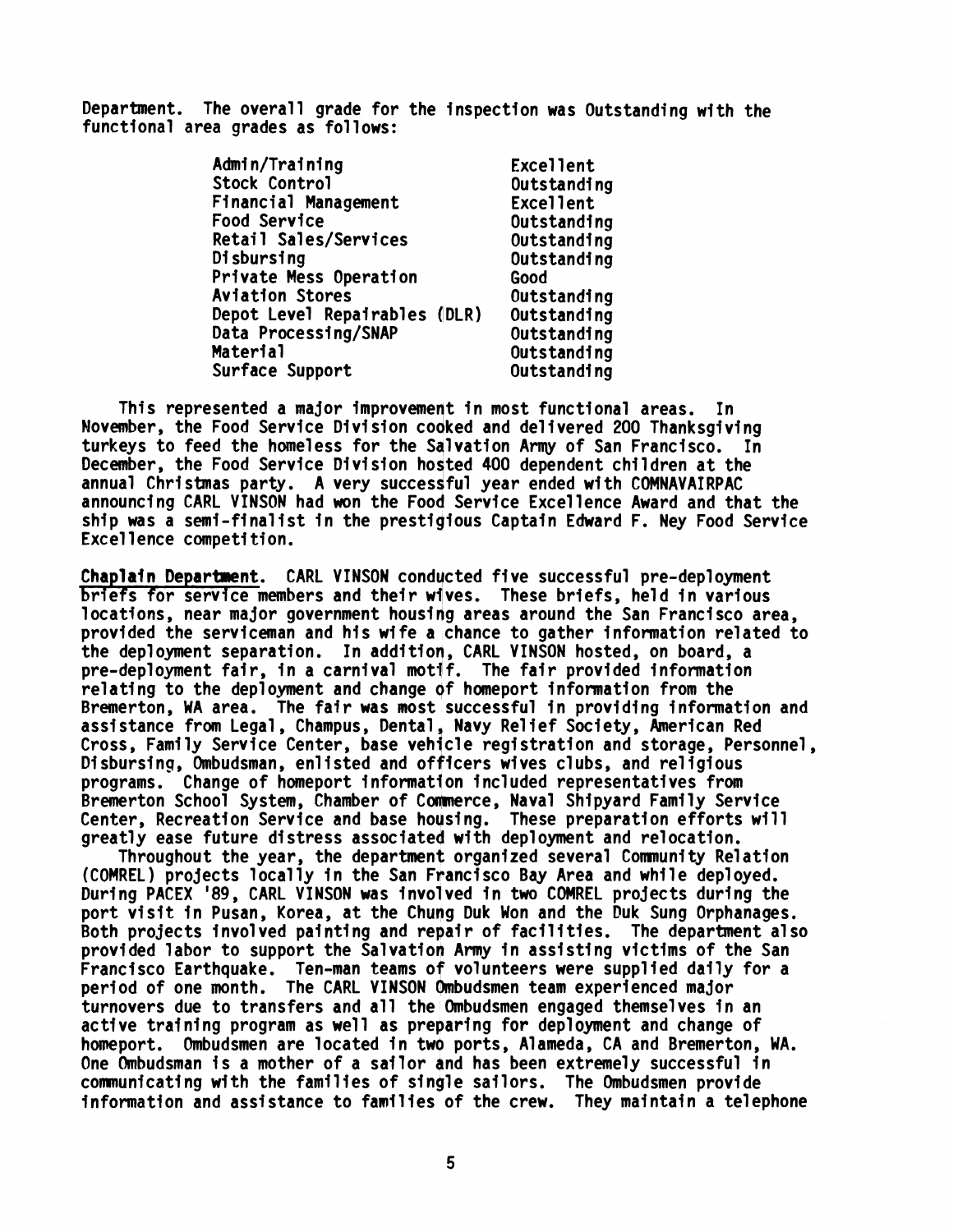tape information line, with a weekly message from the Commanding Officer, a monthly newsletter mailed to the families of the entire crew, and a Letters from Home Bulletin Board containing letters, photos, newspaper clippings, and maps from families in various states. The Ombudsmen were highly commended for their efforts during the San Francisco Bay earthquake when hundreds of CARL VINSON families were affected.

Aircraft Intermediate Maintenance Department. The AIMD Department continued VINSON families were affected.<br>Aircraft Intermediate Maintenance Department. The AIMD Department continued<br>setting the pace for Pacific Fleet carriers in 1989 by averaging 90 percent<br>mission capable (MC) and 88 percent ful mission capable **(MC)** and 88 percent ful! mission capable (FM~) From **1** January to 31 December 1989. This period included both a compressed turnaround and PACEX '89 deployment. AIMD inducted over 12,900 items and repaired over 10,460 components resulting in a Ready For Issue (RFI) rate of 81 percent. The department sustained a rotatable pool effectiveness rate of 96 percent. AIMD's calibration laboratory inducted, on schedule, over 5400 items achieving an extremely low calibratable equipment overdue rate of .91 percent. AIMD's aggressive participation in CARL VINSON's Foreign Object Damage (FOD) program resulted in a FOD rate of .292 FODs/thousand flight hours, below the COMNAVAIRPAC target rate. Outstanding Support Equipment (SE) readiness of 98.5 percent meant no Air Wing FIFTEEN sorties lost due to SE nonavailability. AIMD's Customer Support Environment philosophy resulted in increased organic repair capability of over 75 items and a depot level repairable cost avoidance of approximately \$300,000.00. The signi ffcant end result of an outstanding 1989 was completion of the Aviation Maintenance Management Inspection (AMMI) with a numerical grade of 92 percent, the highest grade ever achieved since the inception of the COMNAVAIRPAC AMMI program.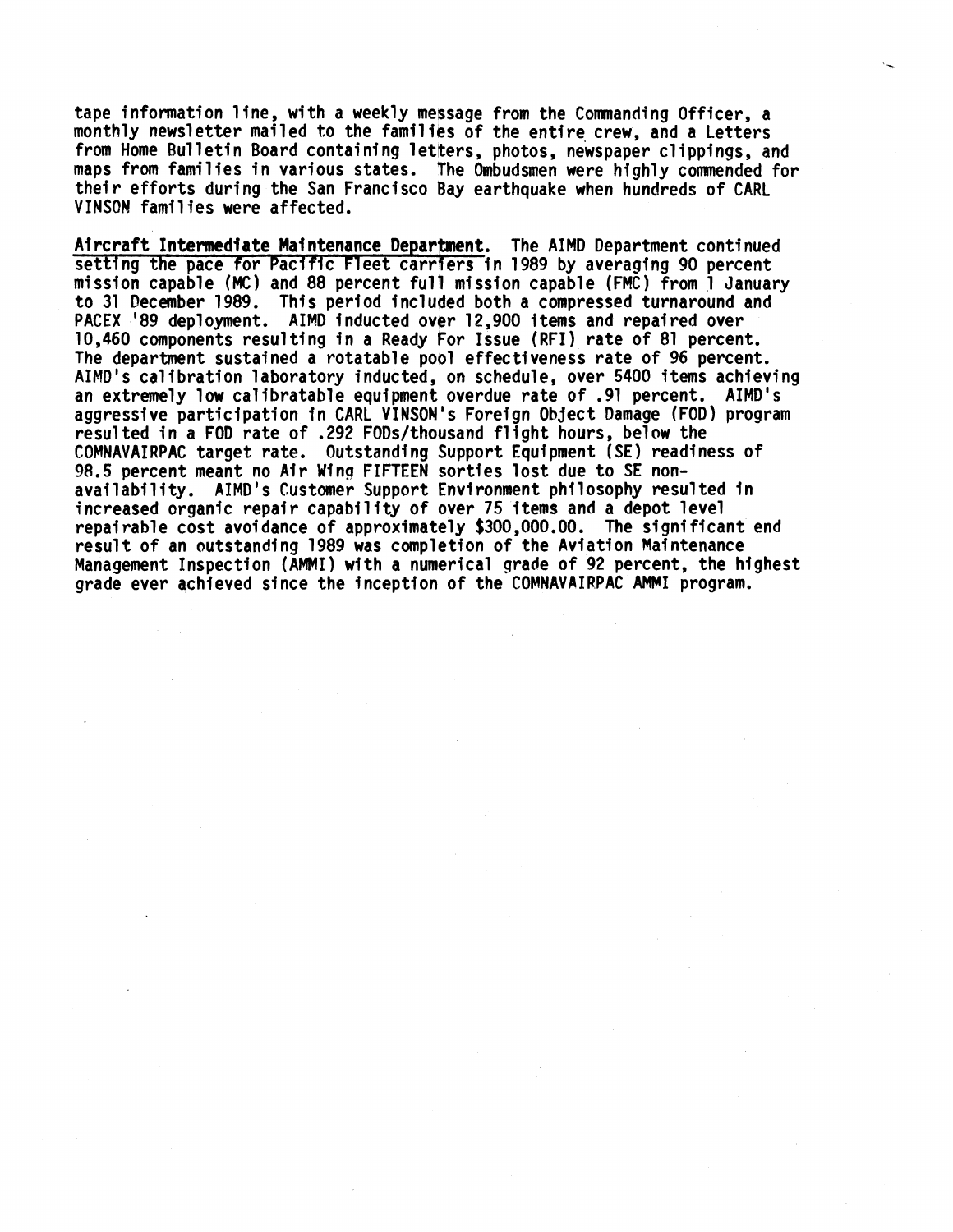**Medical** Department. The major objective of the department was to assure quality medical care to all elements of Battle Group CHARLIE. As the Battle Group Medical Officer, the Senior Medicel Officer provided medical assist visits, quality assurance visits and the Medical Officer Preceptor Program for the independent duty corpsmen assigned to all ship's in the battle group. Additionally, the Senior Medical Officer acted as the DESRON NINE Medical Officer.

During PACEX '89 (SEP-NOV) the Medical Department evaluated over 4,000 patients, admitted over 100 patients to the ward, and medevaced over 20 patients to medical facilities ashore.

During 1989, the Medical Department participated in the following graded evolutions with the following results.

| Command Inspection                 | Satisfactory             |
|------------------------------------|--------------------------|
| Medical Inpatient Audit            | Outstanding              |
| Operational Reactor Safeguard Exam | Average                  |
| Advanced Training Assessment       | Fully ready for advanced |
|                                    | Battle Group operations  |
| Nuclear Technical Proficiency      |                          |
| Inspection (PRP included)          | Outstanding              |
| Graded Complex                     | 100 percent              |
|                                    |                          |

The following are average monthly morbidity statistics for 1989.

| Outpatient Visits          | 1,486 |
|----------------------------|-------|
| Physical Exams             | 149   |
| X-Rays                     | 351   |
| Electrocardiograms (ECG's) | -36   |
| Audiograms                 | 167   |
| Laboratory Tests           | 3,473 |
| Filled Prescriptions       | 1,207 |

Additionally, there were 160 inpatient admissions, and 26 surgical procedures.

# Safety Department.<br>CARL VINSON CY89 MISHAPS

| procedures.        |              |                                                                                                                                                                                                                                                                      |  |  |
|--------------------|--------------|----------------------------------------------------------------------------------------------------------------------------------------------------------------------------------------------------------------------------------------------------------------------|--|--|
| Safety Department. |              | CARL VINSON CY89 MISHAPS                                                                                                                                                                                                                                             |  |  |
| <b>DATE</b>        |              | CLASS/TYPE MISHAP/TYPE AIRCRAFT<br><b>UNIT</b>                                                                                                                                                                                                                       |  |  |
| <b>24JUL89</b>     | $VF-51$      | ALFA/F-14A. MP/RIO failed to maintain proper instrument<br>scan in IMC during critical phase of flight causing<br>engine compressor stall. Ejected SAFELY.                                                                                                           |  |  |
| 02AUG89            | $VF-111$     | ALFA/F-14A. Engine fire on catapult launch caused by<br>left rudder actuator fire damage caused combine, flight<br>and emergency flight control backup module hydraulic<br>systems to fail. Ejected SAFELY.                                                          |  |  |
| <b>18SEP89</b>     | <b>VA-97</b> | CHARLIE/A-7E. Damage to lower side of engine intake and<br>nose gear doors. Failure mode of launch bar actuator<br>cause by launch bar spring assembly to override LH/RH<br>cam pins (S shaped cams) which caused launch bar to<br>fall downward between NLG wheels. |  |  |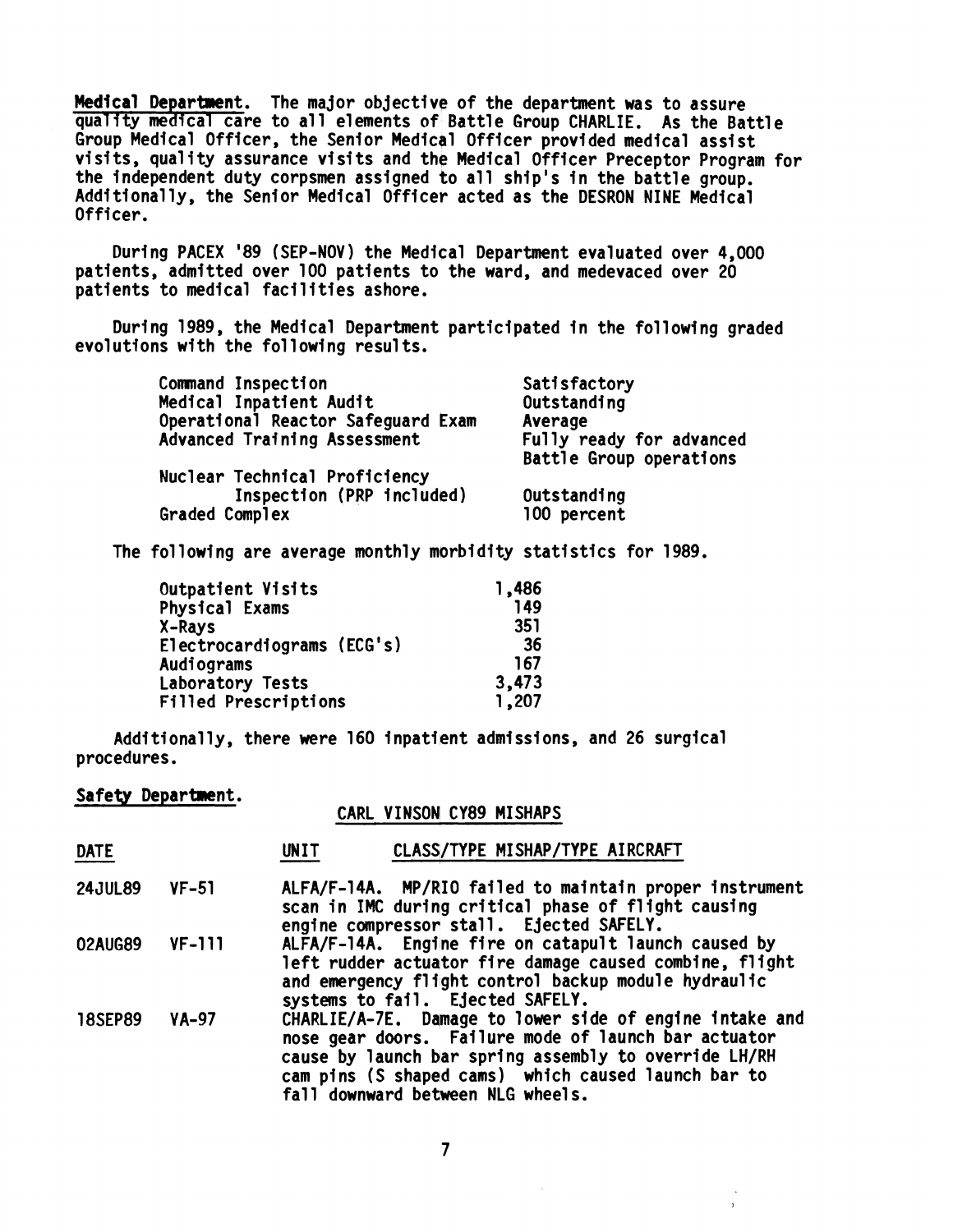310CT89 ENG DEPT PERSONNEL MISHAP. In the Pacific, while navigating through 12-foot swells, about 600 miles North of Wake Island (Latitude: 32 degree 37 minutes North, Longitude: 159 degrees 21 minutes East). Three sailors had been on the port aft weatherdeck when they were hit by a severe, unexpected wave, which left only two on deck. A full-scale aerial and surface search covering 2000 square-miles was conducted for 25 hours without resul ts.

Deck Department. 1989 was an extremely productive year for Deck Department. Early in the year the COMNAVAIRPAC Navigation/Seamanship Excellence Award was presented for the 1988 Competitive cycle. Wi th a major Selected Restricted Availability (SRA) in progress at the beginning of the year, Deck Department provided significant support to the ship<sup>1</sup>s force work efforts with a spray paint team for interior spaces. A total of 243 compartments were completely prepared and painted. Additionally, the ship's sides were completely represerved twice during the year. During the Spring and early Summer months, Deck Department participated in numerous inspections and training exercises that included the Type Commander Command Inspection, an Underway Material Inspection by the INSURV Board, Training Readiness Evaluation, Refresher Training, and the Advanced Training Assessment. Deck Department results were Outstanding in all cases. September and October provided the opportunity to demonstrate proficiency in Deck Seamanship Evolutions in cold weather conditions off the Aleutian Islands during PACEX '89. While evading extreme weather in the Western Pacific, storm damage was received to the ship's bow and foc'sle, and to the port motor whale boat. Renewed pride and professionalism was instilled during thlis period with a complete refurbishment of the foc'sle as a ceremonial location for both the ship and Air Wing, and the institution of Boatswain's Mates piping the word on the ship's 1MC. The year culminated with preparations for deployment to WESTPAC. During Calendar Year 89. Deck Department conducted 21 underway replenishments (13 refuelings from oilers, 6 ammunition and stores transfers, delivered fuel to destroyers 2 times). The department additionally maintained a perfect training and readiness rating, and completed all competitive exercises for the year with an average grade of 97.8.

Dental Department. Throughout 1989, the Dental Department significantly improved the state of dental readfness and oral health of ship's company and embarked Air Wing personnel. Additionally, the department provided dental support to personnel attached to the smaller ships of Battle Group CHARLIE during the Refresher Training, Advanced Training Assessment, and the PACEX '89 exercises. A total of 15,457 patient visits were recorded for the year. Treatment rendered included the fabrication and delivery of more than 350 dental prosthesis, the completion of 1420 surgical procedures and the placement of more than 5000 fillings. The dental prosthetics laboratory made its important contribution by compilinq more than 1168 procedures. In addition to their dental-related duties, Dental Department personnel were tasked with significant collateral duties for the ship. Duty highlights included: Cruisebook coordinator, 3M/DC spot checkers (2), Boxing team coordinator, Radiation Safety Officer, and Morale, We1 fare and Recreation (MWR) Fund Custodian.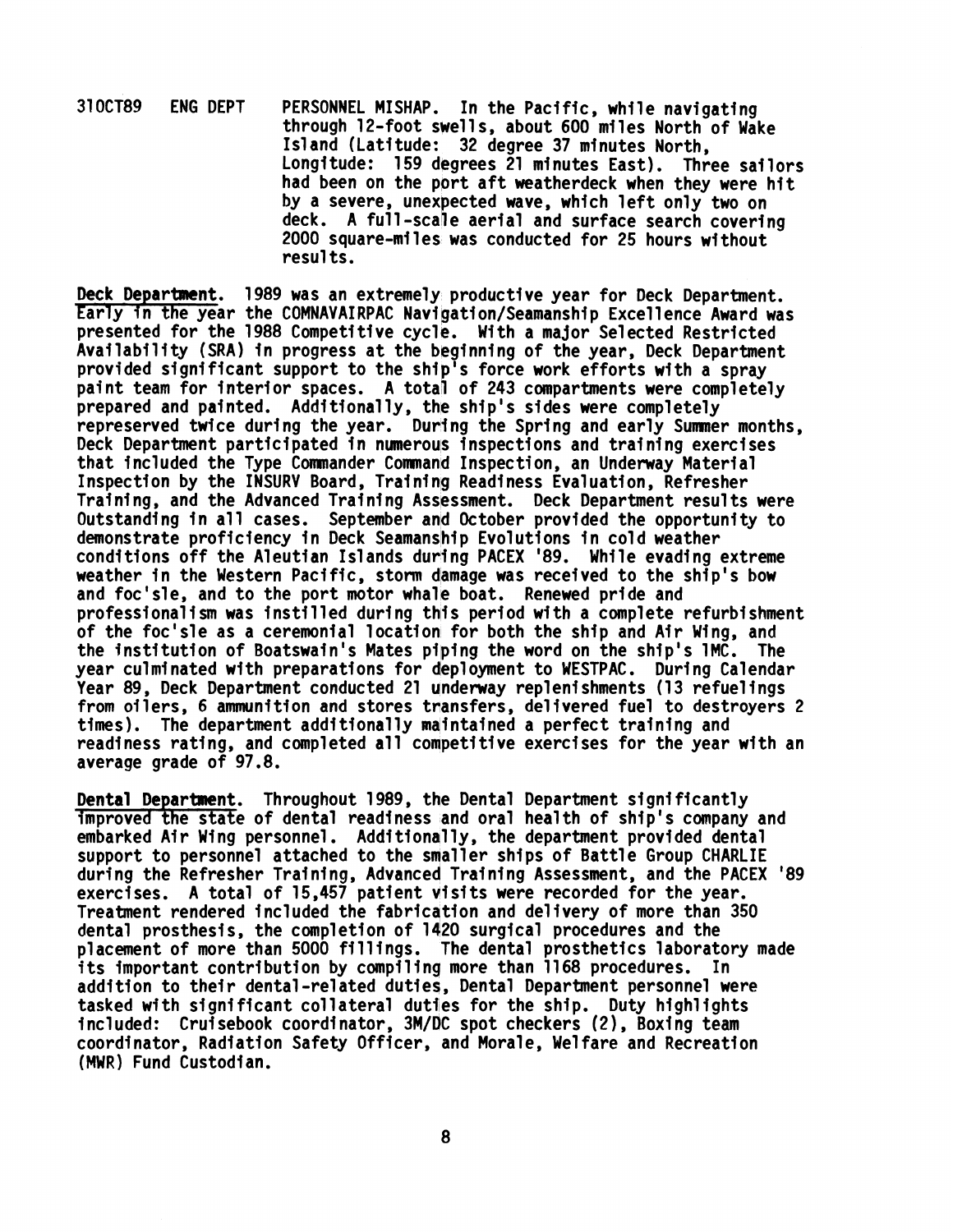The Dental Department also coordinated and staffed a promotional booth at both pre-deployment fairs in order to explain the Dependent Delta Dental Plan to crewmembers and their families. During 1989, the department head. three assistant dental officers, and five dental technicians rotated to new duty stations and were replaced by new personnel. The Dental Department received an overall grade of Outstanding from COMNAVAIRPAC during two Command Inspections and the command 3M Inspection, and was further recognized for leading the best trained Battle Dressing Station by the Force Medical Officer at both pre-deployment fairs in order to explain the<br>Plan to crewmembers and their families. During 1989,<br>three assistant dental officers, and five dental tech<br>duty stations and were replaced by new personnel. Th<br>received The Dental Department also coordinated and staffed a promotional boot at both pre-deployment fairs in order to explain the Dependent Delta Dental Three assistant dental officers, and five dental technicians rotated to new

(Hangar Bays), respectively performed a total of over 47,000 aircraft moves<br>while suffering only 7 reportable crunches, resulting in an admirable .00015 crunch rate. V-2 Division (Catapults and Arresting Gear) executed over 8000 mi shap-free 1 aunches and recoveries whi **7** e maintaining an Aircraft Launch Recovery Equipment (ALRE) availability in excess of 98 percent. Throughout this period, they performed numerous major maintenance evolutions, many of them at sea. Several milestones were reached: The 25,000th launch for Catapult One, the 20,000th for Catapult Two; the 30,000th arrestment was recorded on Engine Three and the 25,000th and 15,000th on Engines Two and Four, respectively. V-4 Division (Fuels) pumped over ll million gallons of recorded on Engine inree and the 25,000th and 15,000th on Engines iwo and<br>Four, respectively. V-4 Division (Fuels) pumped over 11 million gallons of<br>JP-5 to aircraft on board CARL VINSON, demonstrating superb quality contr transferred 200,000 gallons to other ships and received in excess of 9.5 million gallons.

Following an extensive SRA during the first three months of the year. Air Department passed a string of inspections with flying colors. An overall grade of Outstanding was received on the Command Inspection and graded as well Above Average on the Training Readiness Evaluation. Refresher Training was grade of Outstanding was received on the Command Inspection and graded as w<br>Above Average on the Training Readiness Evaluation. Refresher Training wa<br>completed with adjective and material reliability grades of 96.55 percen During INSURV, Air Department was conmended for overall material readiness. completed with adjective and material reliability grades of 96.55 percent.<br>During INSURV, Air Department was commended for overall material readiness.<br>Advanced Training Assessment resulted in the Air Department being evalu Fully Ready for Battle Group Operations. The fuels certification resulted in a blanket recomnendation for system certification. Grades for the 3-M Inspection were 99.1 percent Recorded Accomplishment Rate (RAR), 98.3 Accompl i shment Confi dence Factor (ACF) and 97.4 percent Planned Mai ntenance System Performance Rate (PPR).

PACEX '89 was the last major operational evolution of the year. The combination of severe weather and intense operational tempo tested every facet of the department. Air Department pulled through and provided a sustained<br>performance level, which received accolades from both Admiral March (COMCARGRU<br>-------THREE) and the Commanding Officer.

Communications Department. January of 1989 found USS CARL VINSON Communications Department ending their standdown from the 1988 deployment and getting ready to begin a four-month restricted availability next to the pier getting ready to begin a four-month restricted availability next to the pier<br>at NAS Alameda. Following a brief underway period 25 JAN - 2 FEB for Carrier<br>Qualifications, the Communications Department began securing equipme performing equipment lay-ups in prepargtion for a three-month restricted availability. Among the many ship alterations accomplished in 1989, Radio received its new KG-84 crypto equipment. The antenna maintenance and repair crew were busy overhauling the ship's dntennas with one crew on the ship and the other at San Diego using shore antenna overhaul facilities. The entire department's personnel attended fire fighting school the first and second quarter of the year. Following completion of a successful SRA, the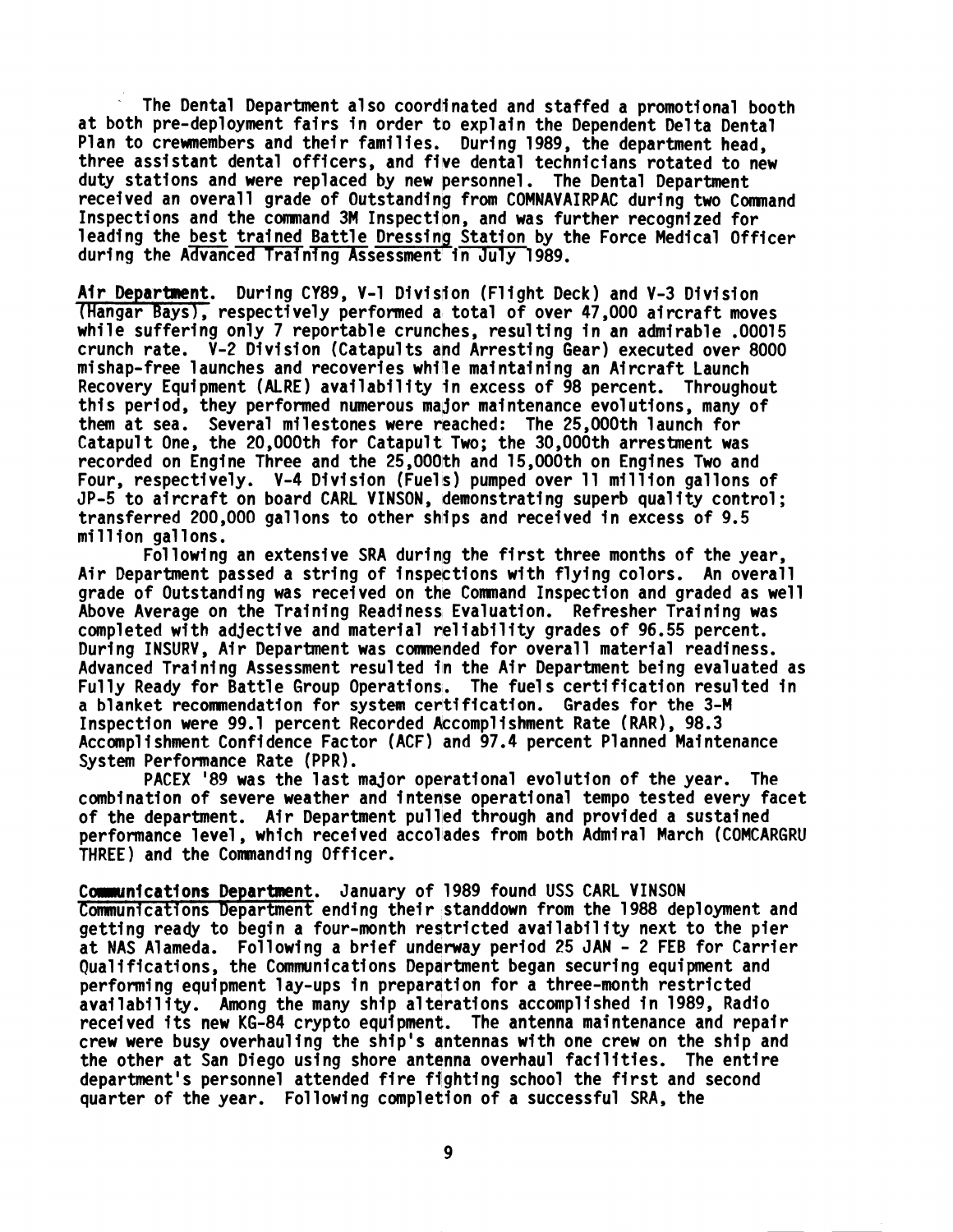Communications Department made one giant step up in office automation with the acquisition of two 2-248 desk top computer systems. In early June, CARL VINSON transited to San Diego to participate in Refresher Training (12-16 JUN), with Communications Department scoring 99.33 percent on competitive exercises and an overall of 90.75 percent. Upon return from Refresher Training, the ship received a Conmand Ihspection (19-23 JUN) which again produced satisfactory results. The Communications Department charged into Advanced Training Assessment (ATA) (17-25 AUG). As a result of good training and preparation, the Comunications Depsrtment scored 97 percent.

The weeks preceding PACEX '89 were spent installing the new International and preparation, the Communications Department scored 97 percent.<br>The weeks preceding PACEX '89 were spent installing the new International<br>Maritime Satellite (INMARSAT) System equipment, switchboard and telephones, as<br>wel well as classroom training in its use and maintenance. The INMARSAT System proved to be an invaluable asset to the ship and a considerable addition to the Communications Department's mission in the following months. From 5 September to 22 October, the ship participated in the largest exercise in the Pacific since World War I1 with three carrier battle groups combined to form one battle force. The conmunications planning and implementation was a major task that required all communicators efforts. This exercise was literally planned to stress comnunication assets to the limits and beyond. Frequency jamming, Satellite denial and circuit outage were continuous problems to be faced by the radioman. The Signalmen braved severe weather conditions off the A1 askan coast and Aleutian Islands performing their jobs. Severe weather and sea states caused by tropical storms present in the North Pacific created unusual high sea conditions. The two forward 16-foot truss whip High Frequency (HF) antennas were lost at sea due to the storms.

Returning to Alameda in November, Communications Department began preparations for the upcoming WESTPAC deployment. The Comnunications Department ended the year by successfully completing the first secure facsimile transmission of data using STU-I11 and existing telephone system

|  | 1989 MESSAGE TOTALS |  |  |  |
|--|---------------------|--|--|--|
|--|---------------------|--|--|--|

|              |             | assets from a U. S. Navy ship. |             |                     |                 |                |              |
|--------------|-------------|--------------------------------|-------------|---------------------|-----------------|----------------|--------------|
|              |             |                                |             | 1989 MESSAGE TOTALS |                 |                |              |
|              |             | <b>CUDIXS</b>                  | <b>HIGH</b> | <b>FREQUENCY</b>    | <b>BCST</b>     | <b>MONTHLY</b> |              |
| <b>MONTH</b> | <b>SENT</b> | <b>RECEIVED</b>                | <b>SENT</b> | <b>RECEIVED</b>     | <b>RECEIVED</b> | <b>SENT</b>    | <b>TOTAL</b> |
| <b>JAN</b>   | 1,059       | 6,517                          | 148         | 661                 | 9,545           | 1,207          | 17,930       |
| <b>FEB</b>   | 461         | 1,719                          | 840         | 3,821               | 1,907           | 1,301          | 8,748        |
| <b>MAR</b>   |             |                                | 1,819       | 10,859              |                 | 1,819          | 12,678       |
| <b>APR</b>   | 402         | 2,682                          | 1,189       | 7,159               | 3,990           | 1,591          | 15,422       |
| <b>MAY</b>   | 1,148       | 4,722                          | 970         | 3,579               | 7,294           | 2,118          | 17,713       |
| <b>JUN</b>   | 1,655       | 8,102                          | 1,403       | 9,203               | 16,481          | 3,058          | 36,844       |
| JUL          | 2,261       | 13,412                         | 2,361       | 16,699              | 25,177          | 4,622          | 59,910       |
| <b>AUG</b>   | 1,261       | 12,819                         | 1,801       | 8,245               | 11,576          | 3,062          | 35,702       |
| <b>SEP</b>   | 3,890       | 28,819                         | 162         | 1,931               | 8,512           | 4,052          | 43,314       |
| OCT          | 3,651       | 20,078                         | 692         | 898                 | 9,300           | 4,343          | 34,619       |
| <b>NOV</b>   | 876         | 7,116                          | 469         | 1,396               | 10,559          | 1,345          | 20,416       |
| <b>DEC</b>   | 1,181       | 5,902                          | 287         | 384                 | 10,250          | 1,468          | 18,004       |

Legal Department. The mission of the Legal Department, during 1989, was to advise and assist the Commanding Officer and Executive Officer in the interpretation and application of the Uni form Code of Military Justice and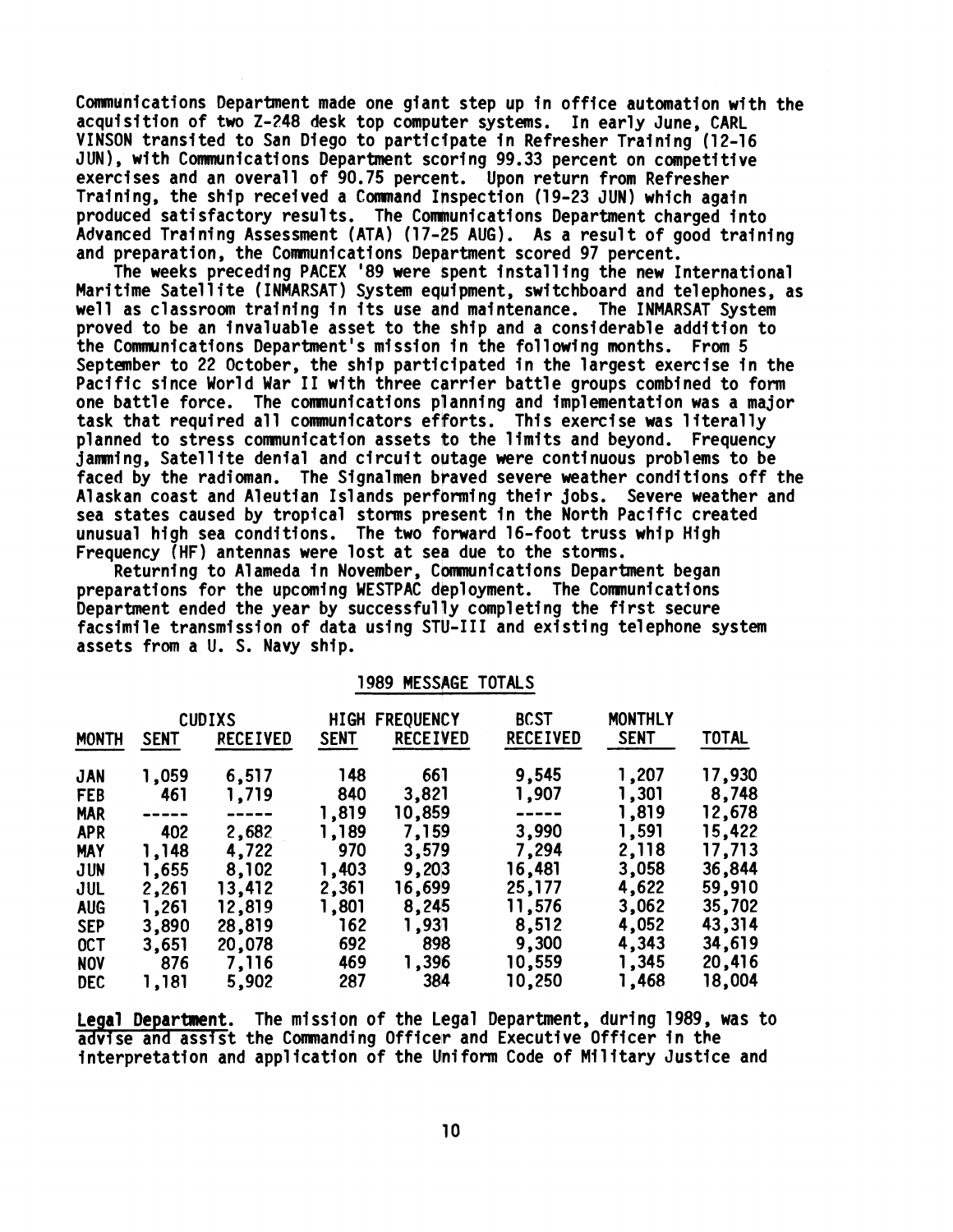other military laws and regulations; to maintain good order and discipline throughout the command; and to ensure prompt, fair administration of military justice. Consisting of three divisions (L-1 , Legal Office; L-2, the Ship's Master-at-Arms Force; and L-3, the Ship's Brig), the Legal Department has 16 gustice. Consisting of three divisions (L-i, Legal Office; L-2, the Ship's<br>Master-at-Arms Force; and L-3, the Ship's Brig), the Legal Department has legal -time enlisted personnel, two full-time attorneys (one was relieved full-time enlisted personnel, two full-time attorneys (one was relieved in<br>August by an LDO Discipline Officer), and 27 TAD personnel from ship's company assigned to L-2 and 13 assigned to L-3. During 1989, L-1 Division processed 56 Special Courts-Martial , 22 Summary Courts-Martial , 65 administrative 56 Special Courts-Martial, 22 Summary Courts-Martial, 65 administrative<br>discharges, and approximately 1200 report chits resulting in approximately 600 actual non-judicial punishment cases. In addition, L-1 Division handled numerous personnel claims, provided extensive legal assistance to the crew concerning a variety of civil and military matters, administered the Liberty Risk program, acted as a liaison to civilian law enforcement agencies, and coordinated Customs clearance upon return from PACEX '89. The MAA's maintained shipboard patrols, ensured security on board the ship during coordinated customs clearance upon return from PACEX '89. The MAA's<br>maintained shipboard patrols, ensured security on board the ship during<br>numerous evolutions (including pay days, UNREPS, safe debarkation of liberty<br>nanti parties, and active ship wide crime prevention program, etc.), processed as many as 1300 urinalysis samples per month, conducted investigations, provided crowd control , and total ly control led procurement/distri bution of 1 inens to Air Wing enlisted personnel. The Brig provides pre-trial confinement, post-trial confinement up to 30 days, and confinement for three days bread and water whenever the ship is at sea or deployed. During inport periods in Alameda, the Brig is normally closed and all confinement is directed to the Naval Brig at Treasure Island. The Brig is capable of handling up to 17 prisoners at one time: one each in its two one-man cells and 15 in the dormitory.

Training Department. The Training Department is a small group of individuals wfth diverse backgrounds providing several quality services for the Battlestar. The department is divided into five divisions.

The Training Admini stration Division issued over 1500 TAD orders, and over 350 no-cost House Hunting orders in preparation for the ship's change of homeport to Bremerton, WA next year.

The Cornnand Career Counselor division has been going non-stop helping Battlestar shipmates plan their careers and negotiate orders. As a result the ship was runner-up for the Fiscal Year '89 Command Golden Anchor Award.

The Substance Abuse Division with the Counseling and Assistance Center (CAAC) and Drug and Alcohol Program Advisor (DAPA) have established an effective program to increase counseling, education and treatment programs. They coordinated the successful completion of Navy Alcohol Drug Safety Awareness Program (NADSAP) for 783 personnel, Alcohol and Drug Awareness Management Seminar (ADAMS) for 90 personnel, CAAC screening for 229 personnel, CAAC Level II counseling for 98 personnel and CAAC Level III treatment for 84 personnel.

The Familiarizati on and Indoctrination **(FAM** & I) Division runs one or two classes every month for newly reporting E-4 and below personnel. They conducted FAM & I for 358 personnel and allowed for their smooth integration into the Battlestar. tion<br>g E-4<br>d all

The Human Resources and Comnand Managed Equal Opportunity (CMEO) Division is responsible for the Navy Rights and Responsibilities workshop in every **FAM**  & I class as well as an 82 percent completion rate for all the CPOs and Officers on board.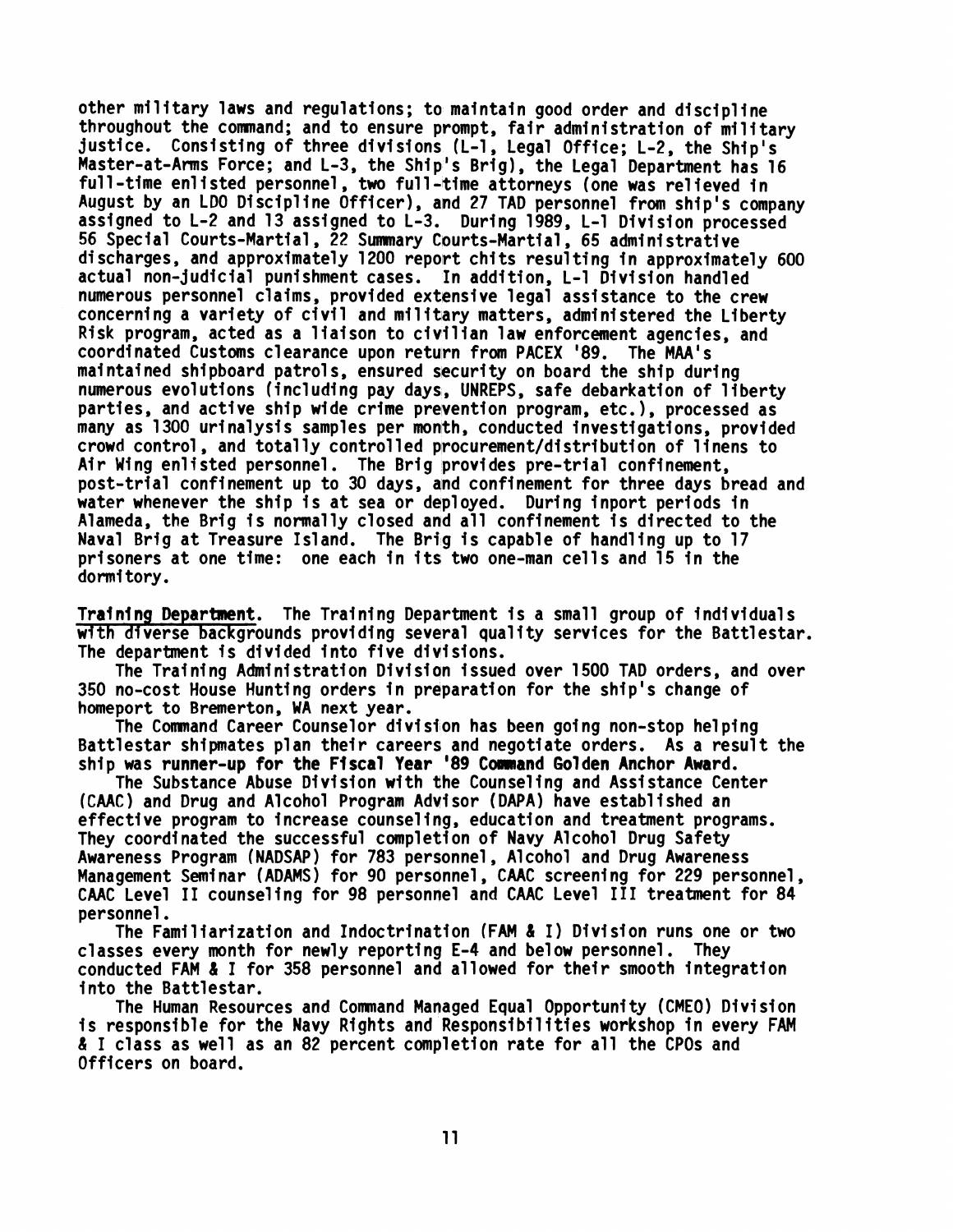# **Weapons Department.**

# 1989 Weapons Department Evolutions

# DATE EVOLUTION

| 05JAN              | WEAPONS OFF-LOAD (SMALL ARMS)                               |
|--------------------|-------------------------------------------------------------|
| 09JAN              | AVIATION WEAPONS SUPPORT EQUIPMENT (AWSEP) OFF-LOAD         |
| 27-29JAN           | PHYSICAL SECURITY TRAINING                                  |
| 06FEB              | .45/SHOTGUN QUALS AT NAS ALAMEDA                            |
| 27MAR              | PHYSICAL SECURITY COUNCIL MEETING                           |
| 27APR              | AMMO ON-LOAD                                                |
| 27-29APR           | AVIATION WEAPONS SUPPORT EQUIPMENT (AWSEP) ON-LOAD          |
| 29-30APR           | CVW-15 ON-LOAD                                              |
| 01MAY              | COMMENCE MAGAZINE SPRINKLER SYSTEM FLUSH AND OP TEST        |
| 02MAY              | MANEUVERING .50 CAL GUNSHOOT                                |
| 05MAY              | MAGAZINE SPRINKLER TEST COMPLETED                           |
|                    | CVW-15 OFF-LOAD                                             |
| 09MAY              | WEAPONS ON-LOAD FROM NAS ALAMEDA                            |
| 09-11MAY           | CVW-15 ON-LOAD                                              |
| 12-13MAY           | CONREP/VERTREP USS MAUNA KEA (AMMO ON-LOAD)                 |
| 14MAY              | MAGAZINE SPRINKLER TEST IN CLOSE-IN WEAPONS SYSTEM          |
|                    | MOUNT NUMBER TWO (02-44-10-M)                               |
| 15MAY              | MANEUVERING .50 CAL GUNSHOOT                                |
|                    | MAGAZINE SPRINKLER TEST FORE/AFT "W" DIVISION               |
| 20MAY              | M-14 QUALS ON EL-4                                          |
| <b>21MAY</b>       | EXTERNAL SECURITY WATCHES SET WHILE ANCHORED CORONADO ROADS |
|                    |                                                             |
| 22-24MAY<br>23MAY  | NAVY TECHNICAL PROFICIENCY INSPECTION, GRADED OUTSTANDING   |
| 23MAY              | MANEUVERING .50 CAL GUNSHOOT                                |
| <b>24MAY</b>       | MANEUVERING .50 CAL GUNSHOOT                                |
| 25MAY              | MANEUVERING .50 CAL GUNSHOOT                                |
|                    | CONDITION III MOUNT WATCHES SET                             |
| 27MAY              | CVW-15 OFF-LOAD                                             |
| 07JUN              | COMMAND INSPECTION FOR WEAPONS--GRADED OUTSTANDING          |
| <b>09JUN</b>       | AMMO ON-LOAD FROM NAS ALAMEDA                               |
| <b>09JUN-02JUL</b> | WEAPONS DET TO NAS FALLON NV IN SUPPORT OF CVW-15           |
| <b>11JUN</b>       | MAGAZINE SPRINKLER SYSTEM TEST FOR INSURV                   |
| 27-30JUN           | SAFETY STANDDOWN                                            |
| <b>30JUN</b>       | MEMORIAL SERVICES FOR WTI MADISON                           |
| <b>21JUL</b>       | COMCARGRU THREE ON-LOAD                                     |
| 22-24JUL           | CVW-15 ON-LOAD                                              |
| 26-27JUL           | MAGAZINE SPRINKLER SYSTEM TEST                              |
| 27-29JUL           | PHYSICAL SECURITY TRAINING                                  |
| 02AUG              | PHYSICAL SECURITY TRAINING                                  |
| 04-09AUG           | PHYSICAL SECURITY TRAINING                                  |
| 06AUG              | MANEUVERING .50 CAL GUNSHOOT/.45 CAL GUNSHOOT               |
| 10-13AUG           | MINE READINESS CERTIFICATION INSPECTION (MRCI) -            |
|                    | <b>GRADED OUTSTANDING</b>                                   |
| 13AUG              | PHYSICAL SECURITY TRAINING                                  |
| <b>17AUG</b>       | CVW-15 OFF-LOAD                                             |
| 25AUG              | COMCARGRU THREE ON-LOAD                                     |
| 28AUG              | WEAPONS DEPT ARMS RESPONSE TEAM FOR DISBURSING ON-LOAD      |
| 02-04SEP           | CVW-15 ON-LOAD                                              |
| 08SEP              | MAGAZINE SPRINKLER FLUSH IN 54 TRUNK (7-25-0-M)             |
| 10-11SEP           | MAGAZINE SPRINKLER TEST FWD & AFT MESSDECKS                 |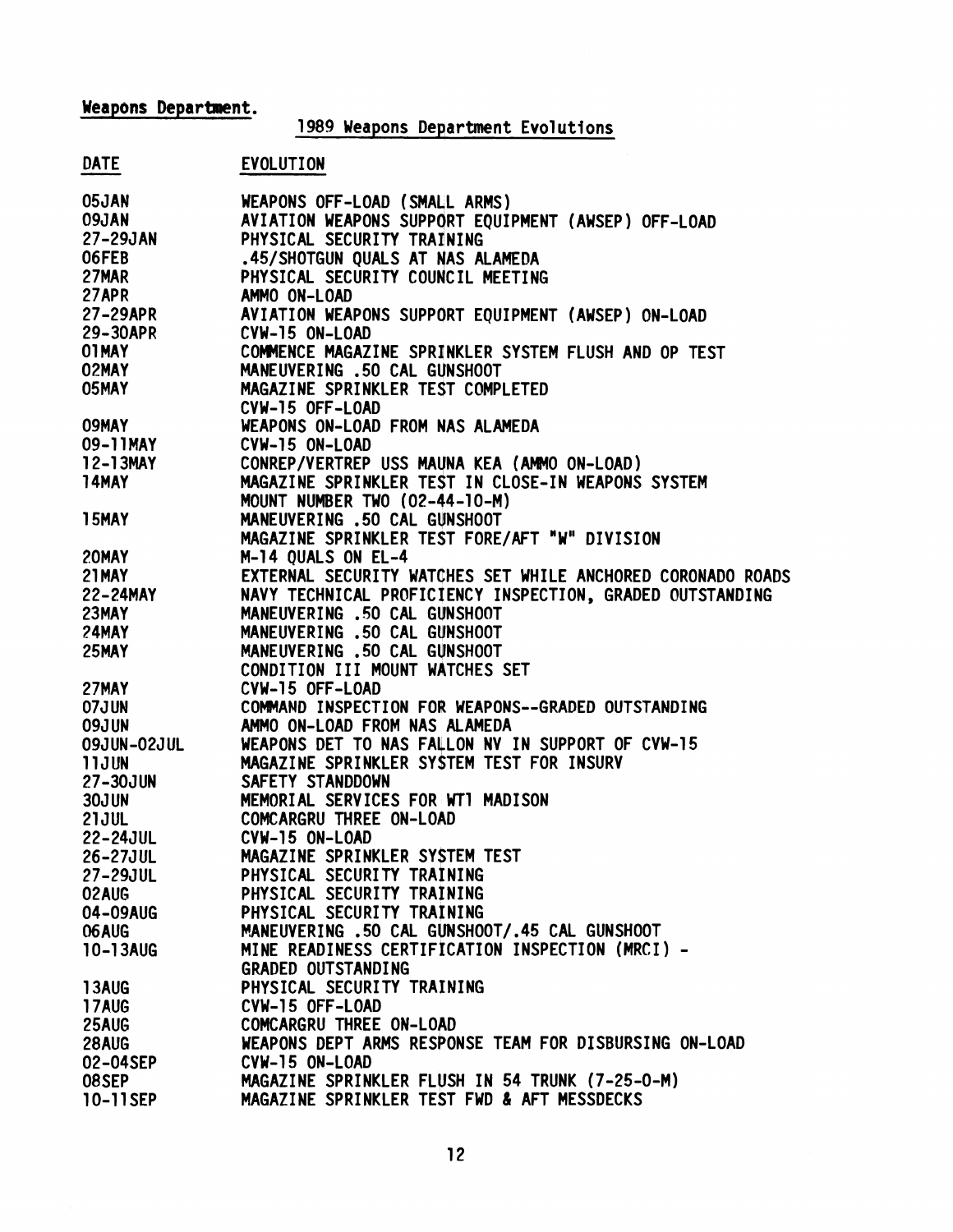| <b>DATE</b>  | EVOLUTION                                                                |
|--------------|--------------------------------------------------------------------------|
|              |                                                                          |
| <b>11SEP</b> | MAGAZINE SPRINKLER FLUSH 64 TRUNK AND 2-64 FWD MESSDECKS                 |
| 13SEP        | MAGAZINE SPRINKLER FLUSH 74 AND 84 TRUNKS                                |
| 16-17SEP     | THREATCON BRAVO SET FOR MARDEZEX FOR EOD ORANGE TEAM<br>SIMULATED ATTACK |
| 19SEP        | G-3 BOMB BUILD                                                           |
| 26SEP        |                                                                          |
|              | .45/.50 CAL GUNSHOOT<br>G-3 BOMB BUILD                                   |
| 090CT        | SPRINKLER SYSTEM TEST IN 54 TRUNK                                        |
| <b>100CT</b> | SPRINKLER SYSTEM TEST IN 64 TRUNK                                        |
| 110CT        | SPRINKLER SYSTEM TEST IN 74 TRUNK                                        |
| 11-130CT     |                                                                          |
| <b>150CT</b> | G-3 BOMB BUILD                                                           |
| <b>160CT</b> | G-2 SALUTING BATTERY TEST FIRE                                           |
|              | SPRINKLER SYSTEMS TEST IN 84 TRUNK                                       |
| <b>170CT</b> | SPRINKLER SYSTEMS TEST IN<br><b>128 TRUNK</b>                            |
| <b>180CT</b> | SPRINKLER SYSTEMS TEST IN 138 TRUNK                                      |
|              | G-3 BOMB BUILD                                                           |
| 250CT        | G-3 MISSILE BREAKOUT                                                     |
| 270CT        | SPRINKLER TEST                                                           |
| 290CT        | G-4 US #2 WIRE REPLACEMENT, WEIGHT TEST SAT                              |
| <b>02NOV</b> | G-2 12 GAUGE GUNSHOOT                                                    |
| 03NOV        | G-3 BOMB BUILD                                                           |
| 04NOV        | <b>G-2 SPRINKLER SYSTEM TEST</b>                                         |
| <b>06NOV</b> | SPRINKLER SYSTEM TEST                                                    |
| 07N0V        | CVW-15/ENGINE/FIN OFF-LOAD IN SAN DIEGO                                  |
| 21-22NOV     | NAVY-WIDE SAFETY STANDDOWN                                               |
| <b>30NOV</b> | <b>WEAPONS ON-LOAD</b>                                                   |
| 04-09DEC     | COMMAND 3-M INSPECTION                                                   |
| 10-15DEC     | <b>G-2 SPRINKLER SYSTEM TEST</b>                                         |

### **Ahi ni strati ve Department.**

### Other Significant Accomplishments:

- CARL VINSON's newspaper, The Eagle, was selected as First Place Winner in the 1989 CHINFO Merit Awards competition in the Authorized Photocopied, Mu1 ti-lith or Mimeo Newspapers category.

- CARL VINSON was the CV/CVN Pacific Fleet Runner-up for the Golden Anchor Award for FY89, winner of the Silver Anchor Award.

- CARL VINSON was Pacific Fleet nominee for the FY89 Secretary of Defense Maintenance Award for Large Command Category.

- CARL VINSON was the COMNAVAIRPAC recipient for the 1989 Dorrie P. Miller Award recognized for the best Wardroom Service in the Pacific Fleet.

- CARL VINSON was the COMNAVAIRPAC recipient of the Food Service Excellence Award for 1989.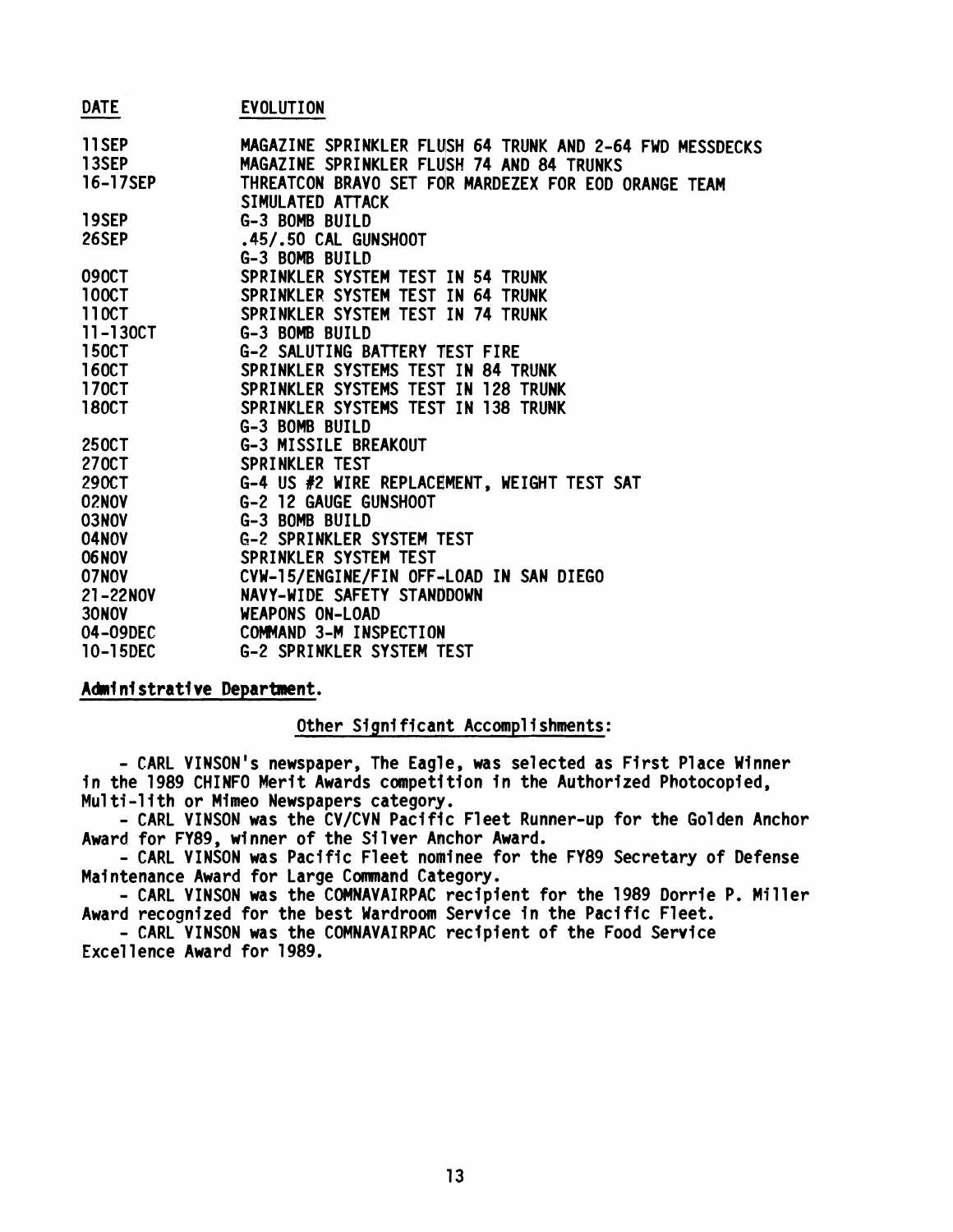## **1989 RETENTION STATISTICS**

USS CARL VINSON has an aggressive, well-trained and well organized Retention Team. Ensuring training levels within the command remain at the highest level, a monthly Career Information & Counseling Program for all Department and Divisional Career Counselors was held on board. The command has 18 Department Career Counselors and 112 Division Career Counselors. This provides one counselor for every 26 men.

|             | provides one counselor for every 26 men. |            |            |         |            |
|-------------|------------------------------------------|------------|------------|---------|------------|
|             | Eligible                                 | Ineligible | Reenlisted | Gross % | Ineligible |
| First Term  | 744                                      | 75         | 253        | 31%     | 34%        |
| Second Term | 80                                       | 14         | 44         | 47%     | 55%        |
| Career      | 101                                      | 03         | 87         | 84%     | 86%        |
| Total       | 925                                      | 92         | 384        | 38%     | 42%        |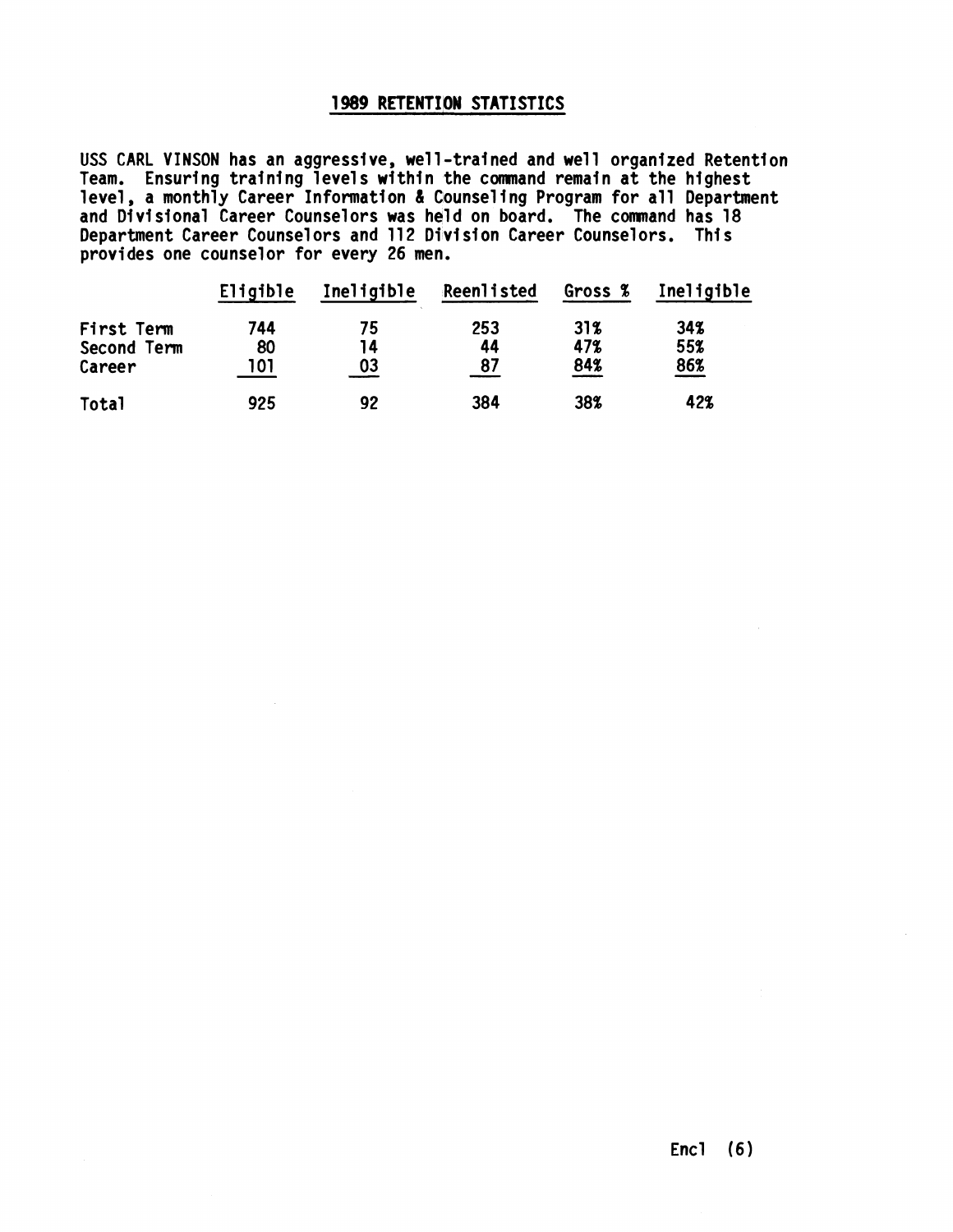### **1989 DISTINGUISHED VISITORS AT SEA**

- 05 SEP Mr. Mervin La Faille and Mr. Neil McDaniel.
- 07-08 SEP Mr. John McCleod, Mr. Bruce Boweres, Mr. Mark Baldwin, Mr. John Mackin, Mr. Robert Ruggles and Deputy Chief Frank Reed.
- 10-11 SEP Mr. Bud Scollin.
- 13 SEP Mr. Jim Pyle, Mr. Ken Powell and Mr. Andrew Krick.
- 14 SEP Mr. Al Cremolini, Mr. Kent Cremolini, Mr. Guido Perotti and Mr. David Dillon.
- 27 SEP Admiral David E. Jeremiah, Commander-in-Chief, U.S. Pacific Fleet and two members of his staff (Captain Robert J. Natter, USN, (Executive Assistant) and Captain James W. Orvis, USN, (Current Operations)) on board for an overnight visit and briefings.
- 29 SEP Nine (9) guests of the Secretary of the Navy and six (6) escorts/photographers on board for a day and remained overnight (RO1N) orientation visit.
- 10 OCT Japanese DVs - Mr. Ichiro Masuoka, Mr. Hiroyuki Agawa, Mr. Akio Morita, Mr. Shizuo Tsuji and Mr. Hidemi Nagao were hosted by COMCARGRU THREE for tour and luncheon.
- 11 OCT Japanese DVs - Mr. Masafumi Wakinaga, Mr. Masaharu Okamoto, Mr. Kazunark Tanaka, Mr. Yasuharu Ogawa, Mr. Chi haru Tsuruoka, Mr. Tomizawa Kamagawa, Mr. Tom Cynkin, Mr. Mutsuhiko Hamada, Mr. Mark Minton, Mr. David Straub, Mr. Susumu Tamaki, Mr. Kazutaka<br>Miyata and LCDR **Contains Trans**, USNR (CNFJ escort). , USNR (CNFJ escort).
- 12 OCT Japanese DVs - Mr. Katsusuke Nakamura, Mr. Mitsuo Oishi, Mr. Hisaharu Kotoh, Mr. Yasuo Sugawara, Mr. Sei jro Sawayama, Mr. Taro Nakamura, Mr. Shoichi Ishimaru, Mr. Tadaomi Kunisaki, Mr. Norio Tomonaga, Mr. Masato Kondoh, Mr. Takahiro Momozu, Mr. Bungetsu Tmonaga and AMCONSUL escorts Mr. Alec Wilczynski and Mr. Yasuhi sa Sakagani .
- 18 OCT Korean DVs - Major General B. K. Park, Brigadier General Y. 0. Park, Brigadier General Y. H. Na, Brigadier General I. K. Bae, Brigadier General C. W. Kim, Captain Benat Gabril sson, Colonel Markus Niklaus, Lieutenant Colonel **Landing (1988)**, and<br>Lieutenant **Landing (1988), USN (escort/interpreter).**
- 20 OCT Korean DVs - BGEN **0.** S. Yi, COL Oh Kwang Sook, Mr. Yoo Ki Won, Mr. Kim Chi Eun, Mr. Pat Brown, Mr. Lee Su Sung, CAPT Lee Chong Kil, Mr. Kang Shin Su, Mr. Merle Avis, Mr. Samuel Park, Mr. Park<br>Il Nam, Mr. Shin Il Hyun, and LT (escort/interpreter). I1 Nam, Mr. Shin I1 Hyun, and LT (escortingle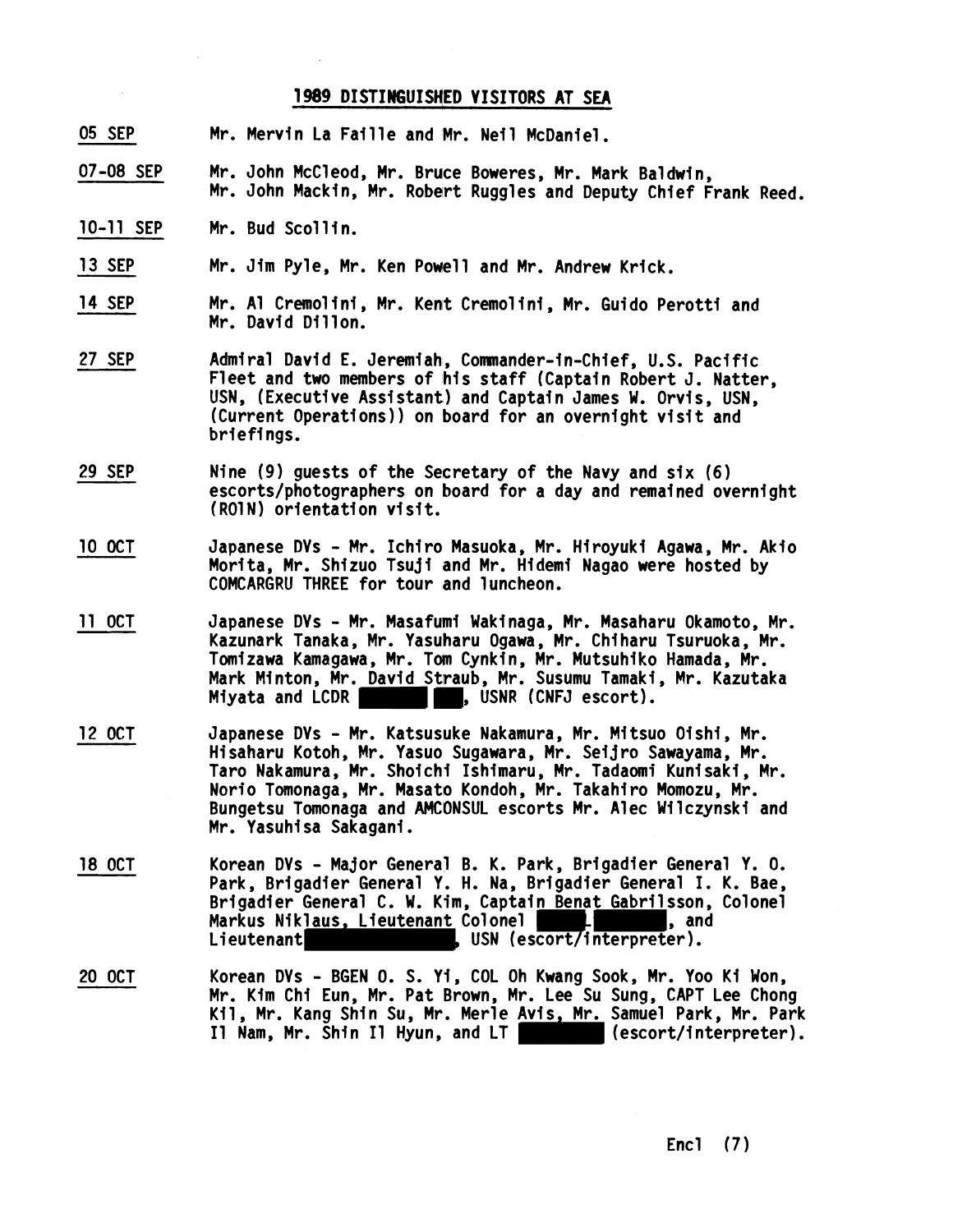- 23 OCT Distinguished visitor lunch/tour inport Pusan, Korea. Lieutenant General Sang-Ho Kim, Commander, Republic of Korea Army Logistics Command; Rear Admiral Man-Chung Kim, Commander Third Fleet Command, Republic of Korea Navy; Mr. Bu-Chan Park, Vice Mayor of Pusan; Colonel Ho Huh, Commander, 612th Defense Security Unit, Pusan; Mr. Calvin White, Customs Attache, Amembassy; Mr. Sudheer Chand, Manager Amtech Corp.; Brigadier General Robert J. Jellison, U.S. Army, Commanding General, 19th Support Command; Colonel Willie Frazier, U.S. Army, Commander, 34th Support Group; CAP1 William C. Fox, Comnander, Fleet Activities, Chinhae; CAPT Lawrence E. Eddingfield, Commanding Officer, USS ANTIETEM (CG-54) and Lieutenant Colonel Raymond Gunterman, U.S. Air Force, Commander, Detachment 28, Kimhae.
- 11-15 DEC 17 guests of the Commanding Officer and seven Apple Computer Executives as guests of QOMCARGRU THREE on board for overnight stays.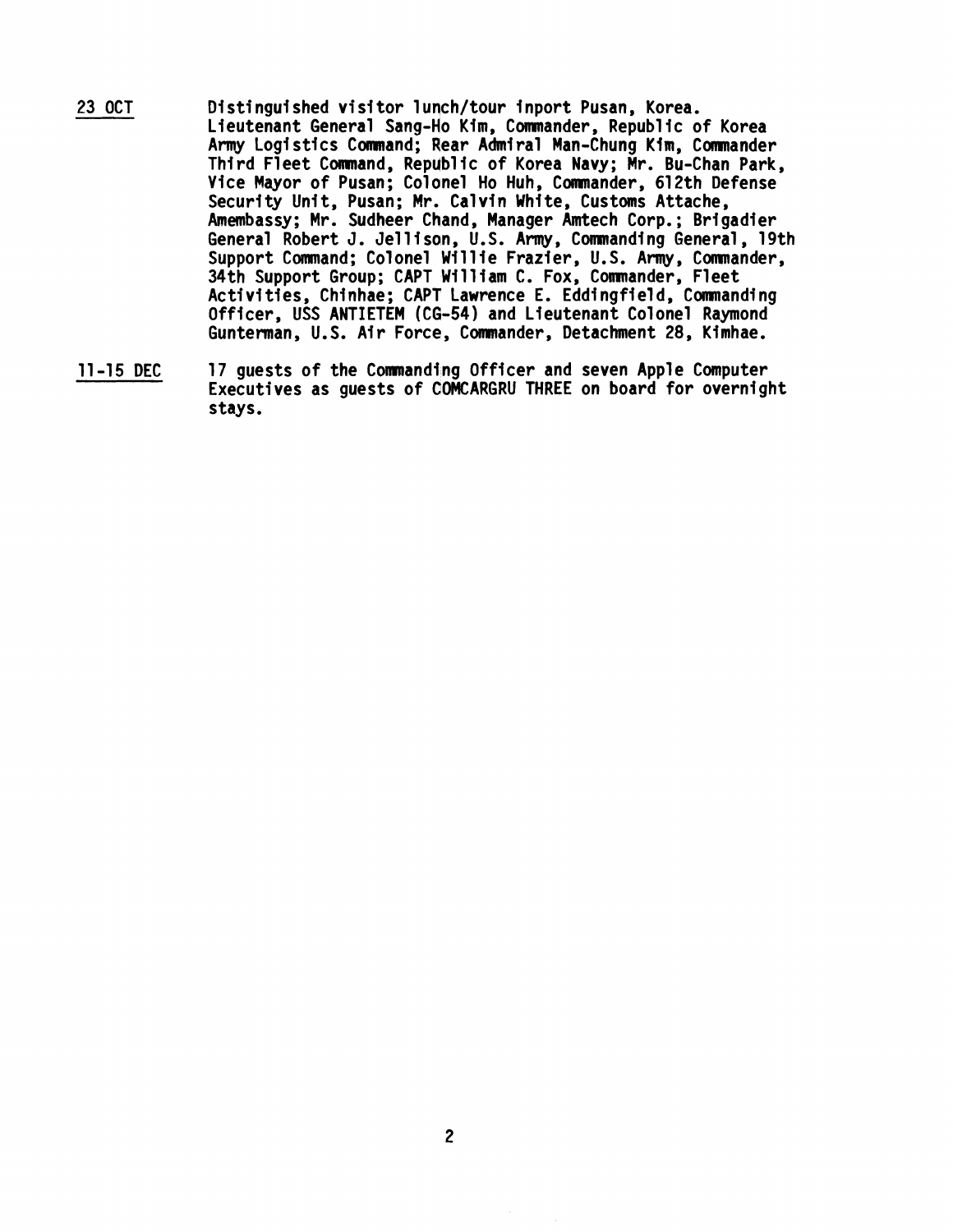|               | 1989 DISTINGUISHED VISITORS, TOURS AND SPECIAL EVENTS INPORT                                         |
|---------------|------------------------------------------------------------------------------------------------------|
| <b>06 MAY</b> | 11 foreign students                                                                                  |
| 07 MAY        | Cub Scout Pack 175 (14), Santa Clara Navy League (40),<br>M. Gefell (3), CDR<br>(3) and P./ Gaal (8) |
| <b>09 MAY</b> | Yerba Buena High School (100)                                                                        |
| <b>10 MAY</b> | U.S./Foreign Naval Attaches (45)                                                                     |
| 03 JUN        | NJROTC (100), Boy Scout Troop 111 (30) and R. Salon (45)                                             |
| <b>04 JUN</b> | Menlo Lyceum (100)                                                                                   |
| <b>06 JUN</b> | Chadborne Elementary School (50)                                                                     |
| <b>17 JUN</b> | Contra Costa Navy League (80), Cub Scout Troop 906 (25)                                              |
| <b>24 JUN</b> | Golden Bears (50), CAPT Sowles (40), American Academy of<br>Achievement (700)                        |
| 01 JUL        | C. Holmes $(5)$ , LT $(50)$ , G. Eastham $(20)$                                                      |
| <b>02 JUL</b> | Campfire Girls (33)                                                                                  |
| <b>06 JUL</b> | <b>YWCA (55)</b>                                                                                     |
| <b>08 JUL</b> | Oakland Navy League (60), Royal Rangers (35)                                                         |
| <b>09 JUL</b> | (30)<br>Cub Scouts (40), LT I                                                                        |
| <b>11 JUL</b> | NAVTRADET Moffett (36)                                                                               |
| <b>15 JUL</b> | C. Holmes (20), Little Children's Aid (5), LT<br>  (25).<br>Dr. Koening $(5)$                        |
| <b>16 JUL</b> | MAJ 1 (20)                                                                                           |
| 19 JUL        | CAPT Kilpatrick (12)                                                                                 |
| <b>22 JUL</b> | Cub Scouts (30)                                                                                      |
| 27 JUL        | Six San Francisco CEO's on board for overnight visits.                                               |
| <b>28 JUL</b> | Mr. Robert Michaan                                                                                   |
| <b>29 JUL</b> | Dr. Robert Marks                                                                                     |
| 02 AUG        | Mr. Richard Goff and RADM Donald Fraser                                                              |
| 03 AUG        | Mayor Chuck Corica                                                                                   |
| 04 AUG        | Mr. Jack McLeod                                                                                      |